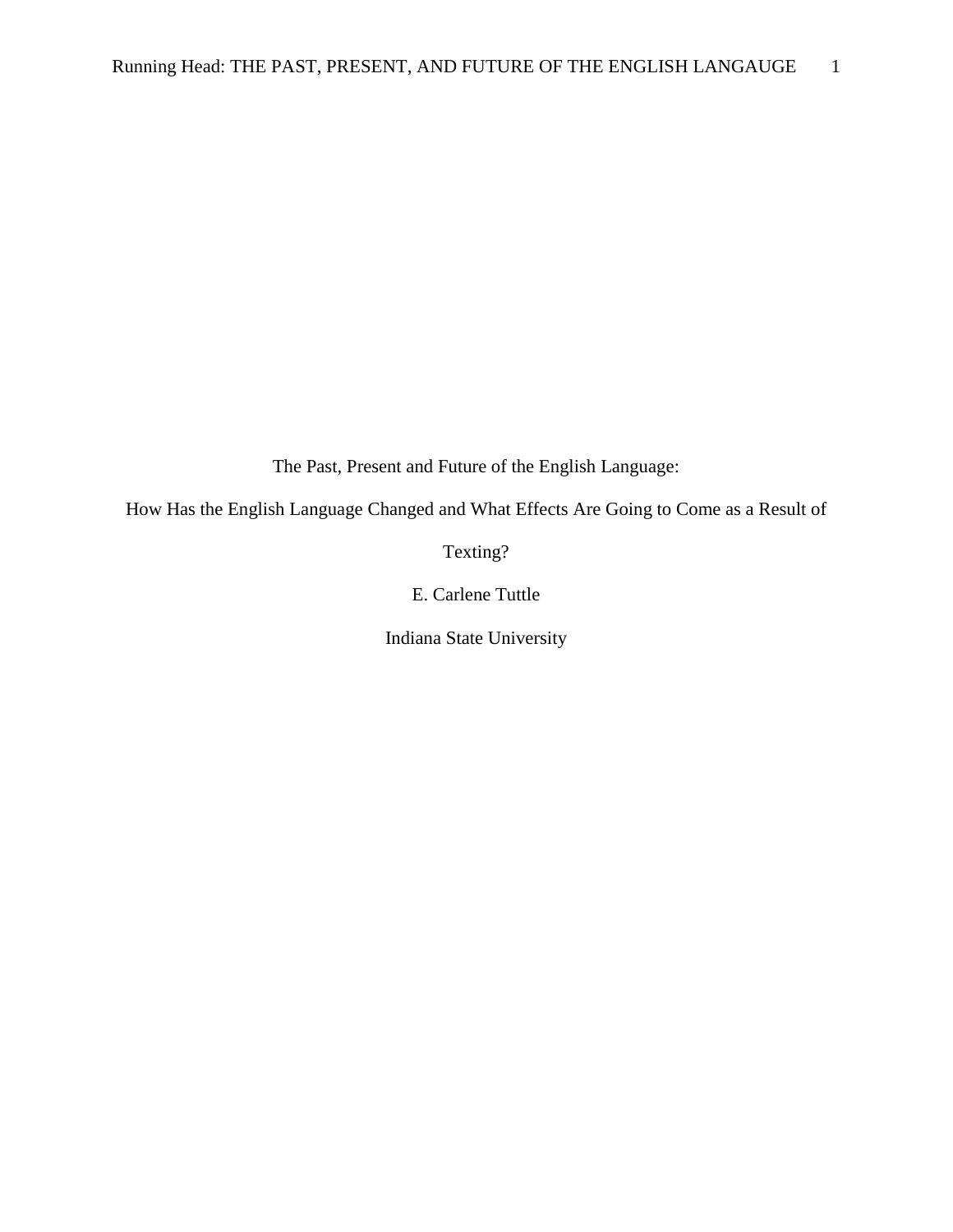### Abstract

This paper outlines a brief historical synopsis of both language in general and the English language to set up a common knowledge baseline for the reader to understand references made regarding historical events. Next, the paper goes through common practices seen today within the realm of text messages, textisms, text speak, and the lingo used within these practices. Common practices within the technology based language and standardized English are analyzed to compare and contrast the two forms and to help answer the question of whether or not technology is harming the English language and its practices. Findings provide evidence that there are indeed similarities between the two forms and that there is a strong relation between informal spoken language and text speak. The final portion of the paper is devoted to the future of the language and how the language is developing. Interestingly enough, many of the practices used within text speak currently are very similar to that of ancient practices. There is also a look into academia along with looking at if and how the use of technology and the lingo that comes with it is affecting students and their literacy abilities. Results were varied and researchers found a hard time coming to a consensus but there were significant negative correlations along with positive correlations.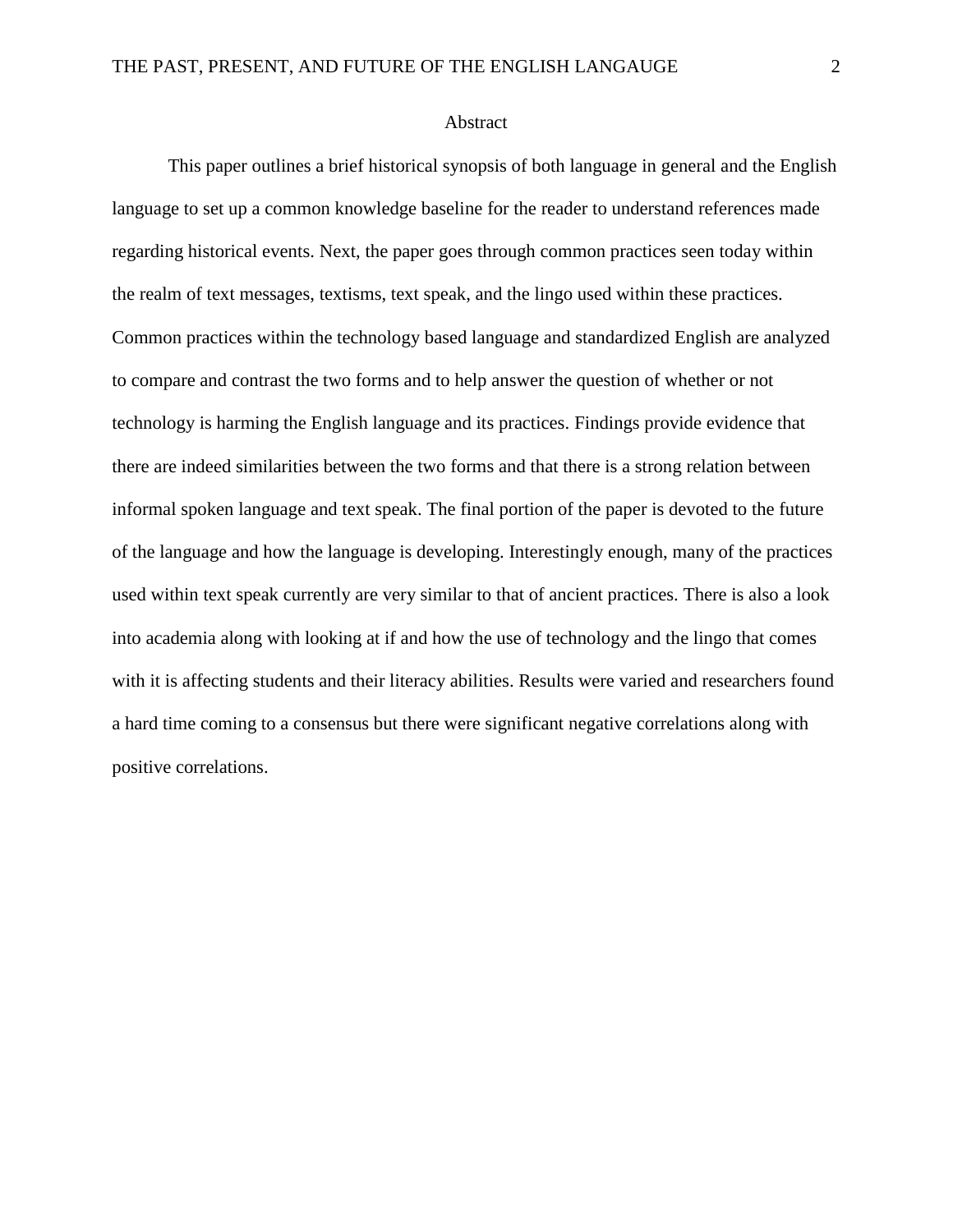The Past, Present and Future of the English Language:

How is Texting Changing the English Language and What Could it Look Like in the Future?

## **1. Overview**

English has forever been evolving but with the implementation of technology and the lingo that comes with it, the English language is changing in a new way, one that is driven by the popular use of texting and text ling. This is important for professionals who are involved in all fields of study that interact with the English language. No longer are people closed off from each other due to geographical barriers, language differences, and distance. Technology has made it possible for communication, regardless of distance and language. For this reason, the field of linguistics has thrived and the possibility of concentrating on a particular area is simultaneously more obtainable and more difficult to study due to the varying influences. The study of the progression of English is nothing new, but with the language's continuous advancement, the study of progression is definitely something that will always be relevant if not necessary. Linguists study the usage of language, or more specifically: the meaning, the form or formation, and its context. The way our speech has changed due to the introduction of technology, and the language that comes with it has evolved the linguistic profession and area of study in terms of tracking and understanding the meanings and forms of words as well as the context in which they are used today. The usage of texting was at some point strictly limited to the use of direct messaging someone with whom the sender was intimate with. It was short hand, abbreviations, and acronym usage to make the action of writing a message to someone easier. Today, it has evolved into so much more. The sender is able to show emotion through written text which has not really been an option before, communicate almost instantly without the worry of reception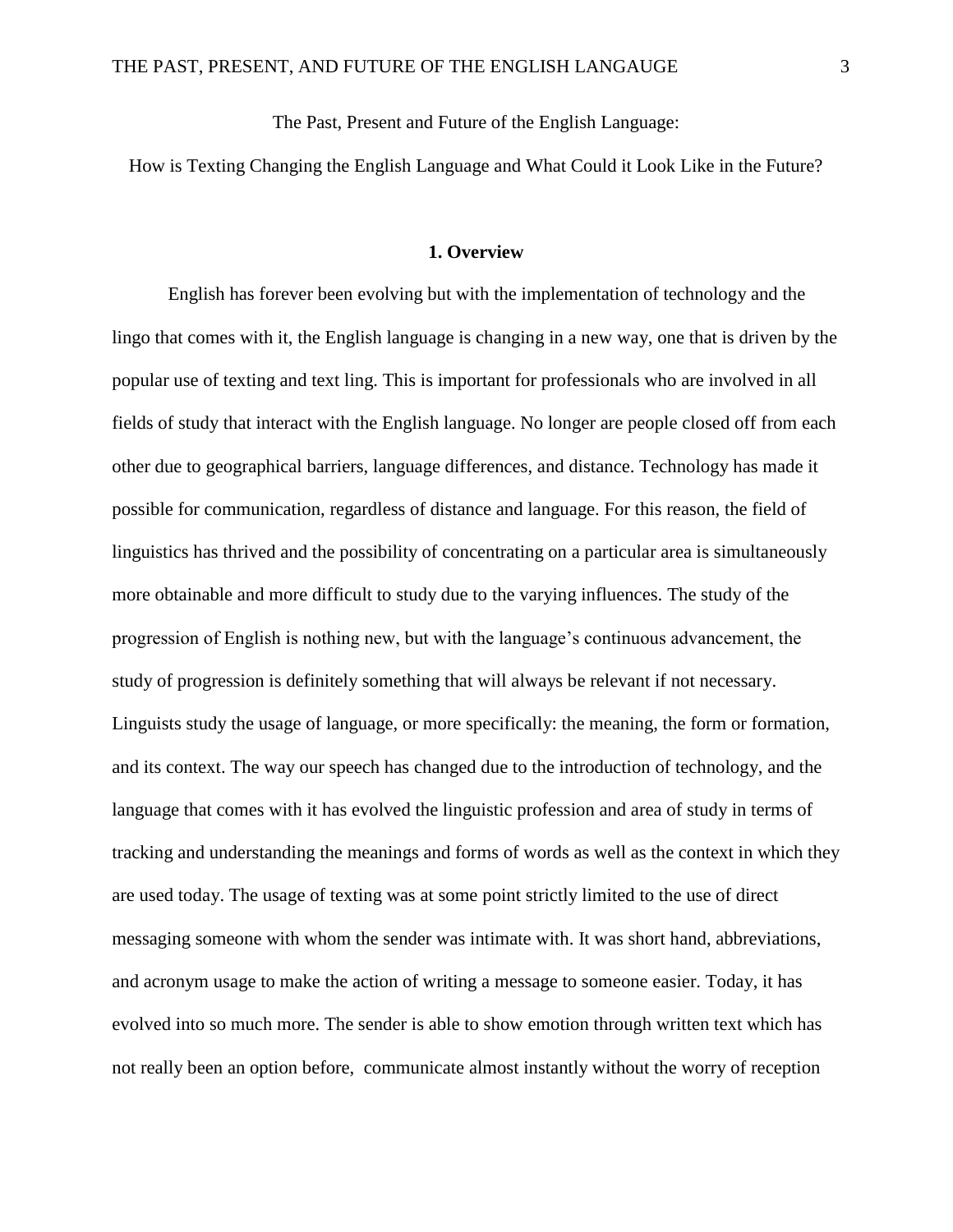or wireless connections being readily available, and we have the ability to use adopted lingo within certain contexts that it would have otherwise been unacceptable. We are also no longer limited to the usage of it in written aspects but it has expanded to daily speech interaction in certain speech communities. An issue that has arisen from this is a need to re-draw the abstract line of appropriateness along with establishing when and where is this type of lingo acceptable. Some arguments have been made that society is losing the art of formality because of the current technological era that deeply revolves around text and text lingo for some people. The question is then posed, to what extent has our English language changed due to the advancement of text and text lingo and where are we heading with our language? Research needs to address the fact that the English language is evolving on a day to day basis and one of the primary reasons is the mass usage of texting and text lingo, prompting an unknown future for English.

# **1.1. Aspects of Uncertainty**

The extent is unknown, as a study of the history needs to be taken into account. At what point did we begin using written language? Thankfully today's society consists of many ways to "record" a language; one way to do this is through mapping or tracking the changes. The ability to map language has forever been a fascination of historians and linguists alike, using this method to help outline the process of change. Present-day Modern English has come from the development of the Old English time period to the Modern time period. Borrowing of words from other languages has also added to English. The establishing of standards for speech and writing allows for the distinguishment of a category for formality, important for many reasons including academics. There is an obvious change in the English language that is currently happening. Implementation of written language intended solely for written text within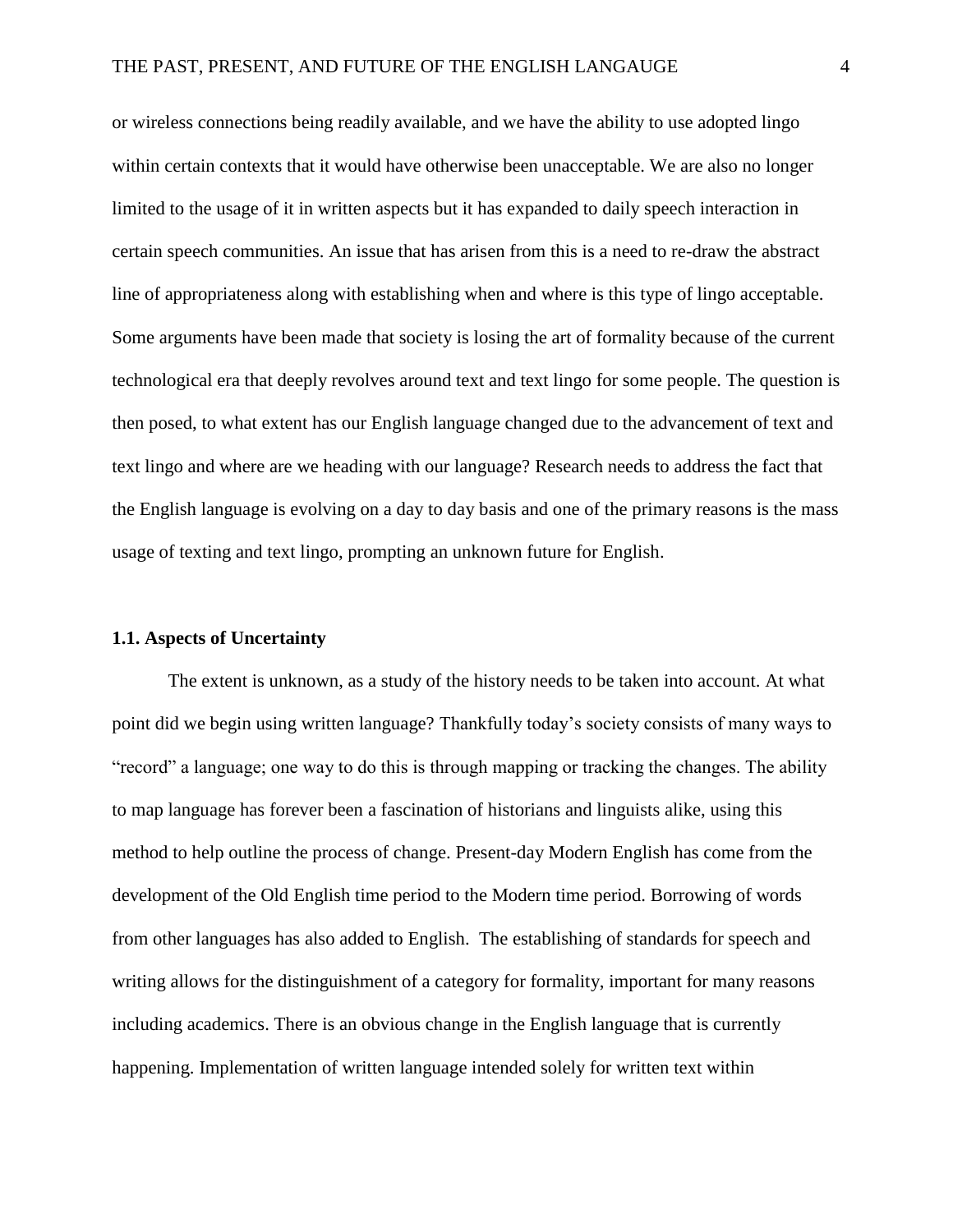technology now being added to verbal speech in various situations is one of those changes. Another example is that the written text to be used in technology is now being adopted into what were once considered situations reserved for formality. These factors need to be taken into account to begin the process of understanding of where this has driven the English language of today and how it has impacted usage.

Another consideration is the different forms of text and the language used. It is not the same for every user (as is the case with any language) which in turn could pose the question of whether each person has their own dialect when texting? If this is the case, can we then conclude that there is a possible communication barrier between generations of when technology was introduced, it was made more readily available, and when it was used on a day to day basis as a part of normal life? These various stages present different opportunities for types of lingo to develop and continue evolving. We also see advancement toward the usage of spell checker, suggested type, predictive text, and other examples of technology assisted formation of words within technological platforms that allow the user to edit what they want to say to a correspondent, address the issue of interpretability and comprehension, and "fix" the language to be more acceptable for the standards imposed in the English language. While the new advances within technology assisted formation of words seems beneficial on the surface, it potentially could lead to more language barriers between those who are accustomed to the lingo that was adopted at the beginning which did not include the features that are present today. However, with the additions available, some people disregard them and continue to use textisms that developed from the time that the lingo was introduced including abbreviations, slang, and shortened versions of words (i.e. omission of certain letters within a word). In what way has this influenced our generations, the academic formality and style, and the potential future of the English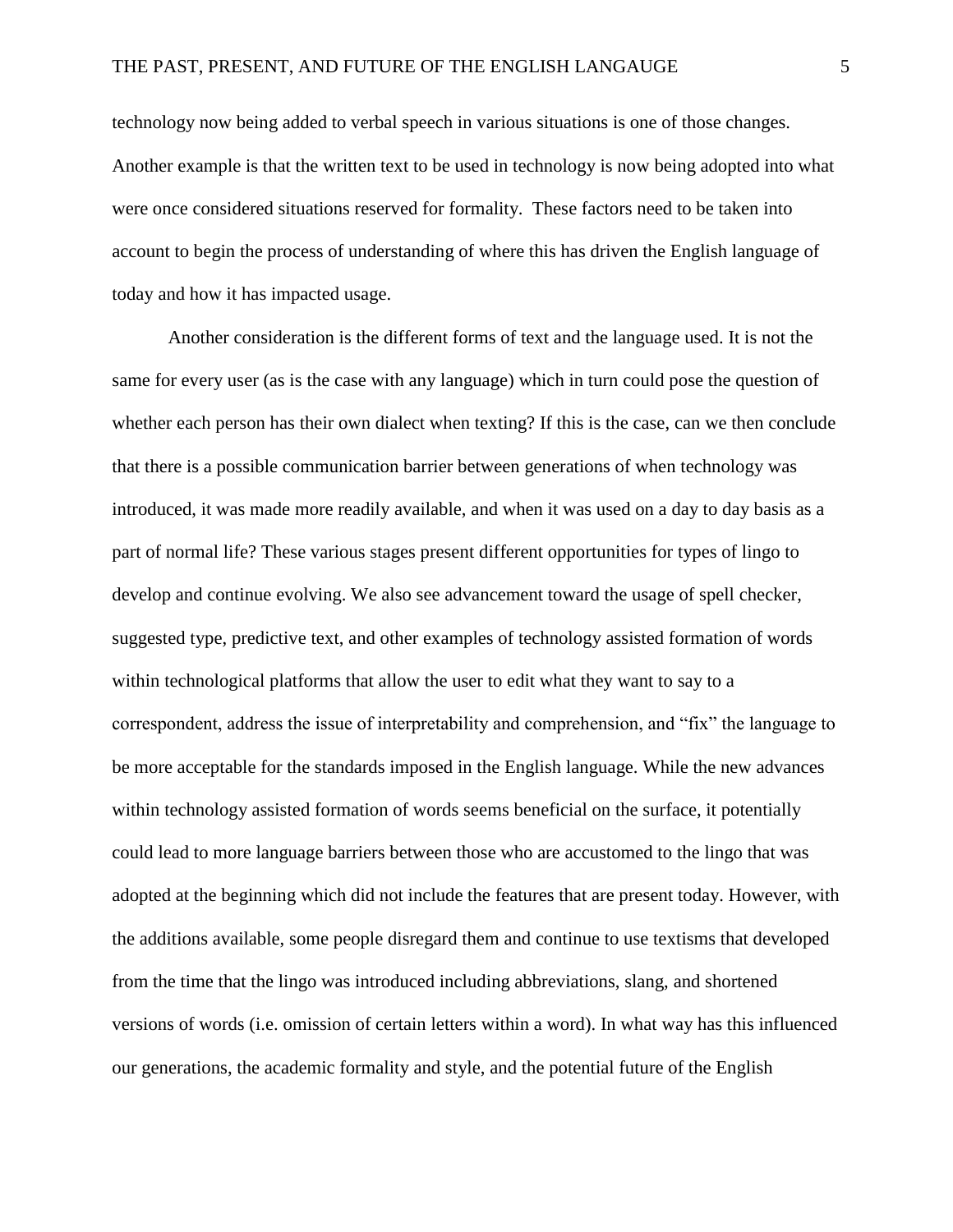language? Who should get the credit for pioneering the change in the English language? How will this affect their speech patterns and written language skills? Will we lose aspects of our language gradually, just as we have lost those from the era of Old English, Middle English, and so on?

# **1.2. Proposition**

It is obvious that changes and advancements are made on a day to day basis. It is also clear that there are many factors that influence these changes and advancements. The prevalent example here is the use of technology. More specifically, how our English language is evolving due to the implementation of technology and its use in our daily lives. Similarly, how the use of communication through current technology platforms (i.e., social media, text messages, email, etc.) has influenced present day speech to a certain extent. What is not so clear is at what point did we start to integrate this lingo into everyday speech? Also, in what ways can we expect the English language to develop into over the upcoming years and decades? In order to gain insight on the answers to these questions, there are several of types of information that need to be gathered and analyzed. The first is to take a look at present standards for the English language and compare them to the forms and functions that are found within text messages and text lingo. A comparison between the two would allow for insight on whether or not technology users are truly losing touch with standardized English forms and potentially putting the future of the language at risk. The second set of information needing to be analyzed would be to look at the academic success rate of generations in terms of literacy and language for children through young adults. A range of years needs to be taken into account, as well as the way they were tested, as this will help to develop a sense of whether generations have been affected to the point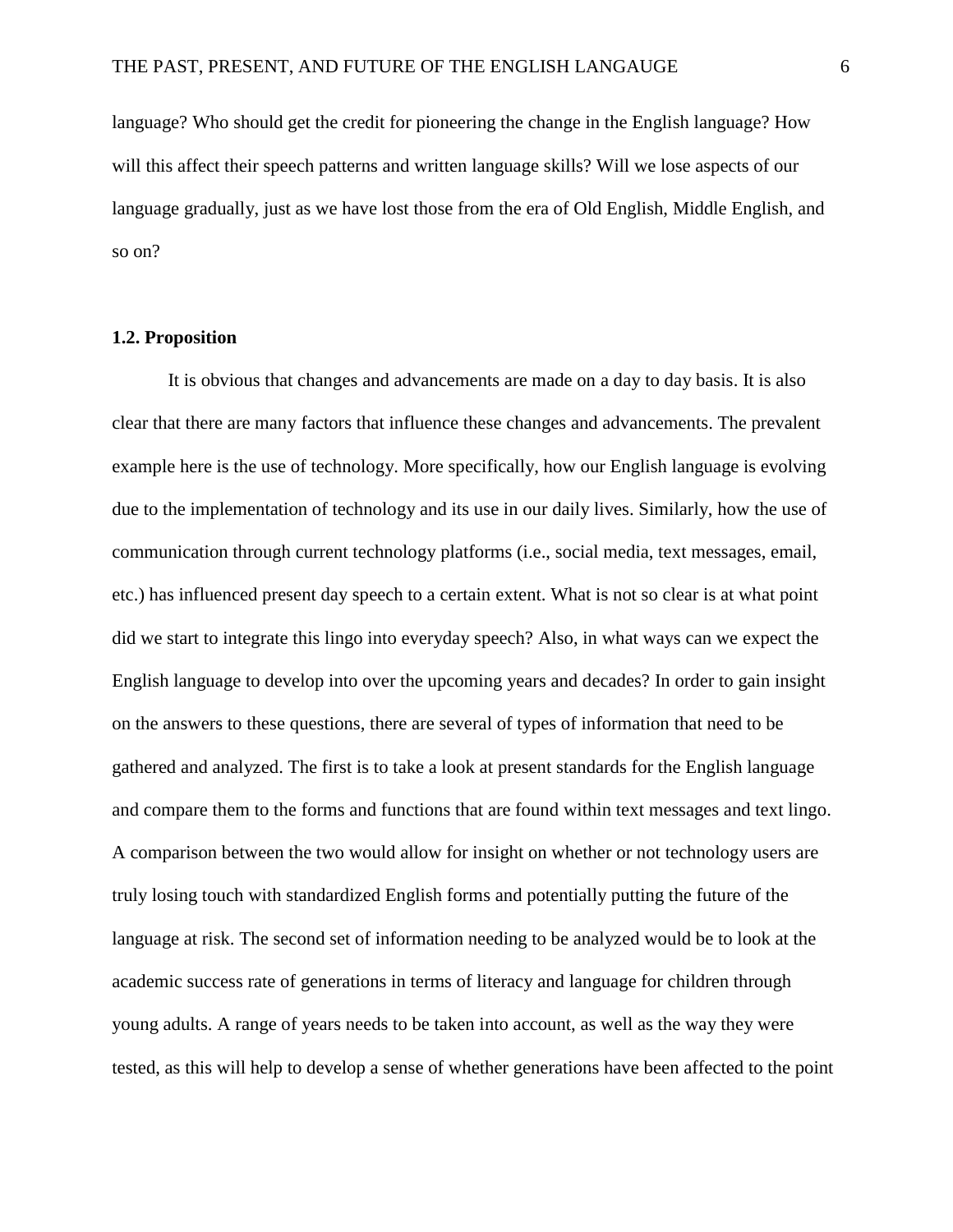of "testing" differently than previous generations. This also potentially could give us a clue on whether testing strategies used today fit the needs of academic success and measuring if the current generation is thinking differently compared to previous generations.

# **1.3. Investigation**

Different topics will be addressed throughout the paper in the hopes to achieve an answer for: what does text lingo look like in terms of typical English conventions like spelling and grammar, is this truly effecting the population in a way that critics are claiming, and finally, can we correctly predict the future of the English language as it is becoming more influenced by this technology speak? To begin, we need to define exactly what text lingo or textism is. Doing so will help clear the air on discrepancies and assist in the determination of words and if they belong in this category... Another aspect to monitor is the use of the English language in terms of variations in spelling, meaning, and context that eventually lead to textisms. Almost impossible to exclude is the use of emoticons or "emojis". They are very prevalent today and it would be unwise to not consider them within the paper as they greatly affect the way a message can be interpreted. Along with the use of emoticons is the use of punctuation. Both have been adopted into textisms and text lingo to portray meanings differently from that of Standard English and are vital to understand the development of this variation of English. With the use of emoticons, can we assume that history is beginning to repeat itself with language coming back full circle to using pictures to depict language? Also, the idea of omitting certain letters, punctuation, and other variations that lead to the development of textisms, help to strengthen this idea of primalizing the language. Finally, with all this information, is it possible to successfully hypothesize the English language will be in the projected years to come, or is this question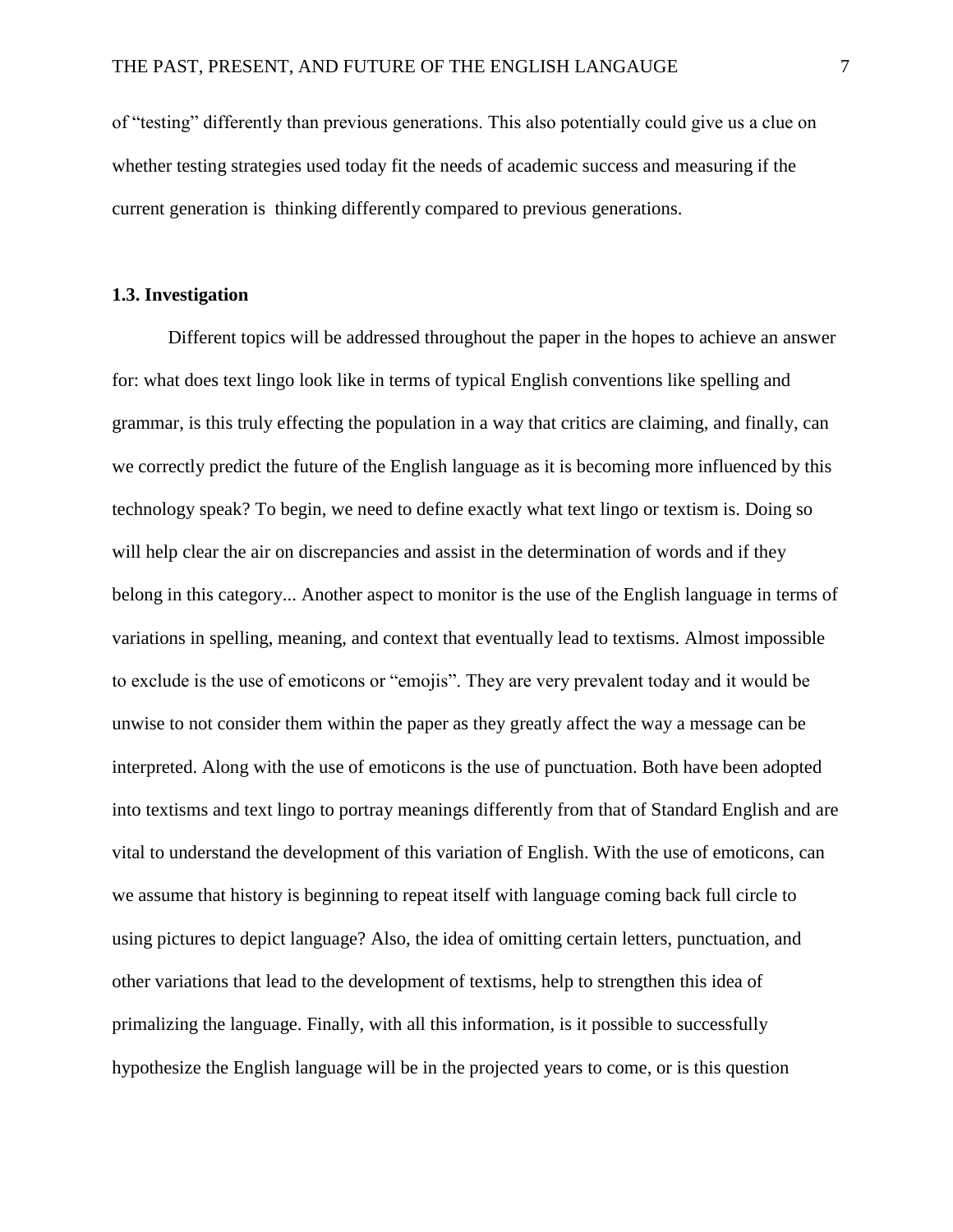simply beyond reach due to the many variations and uses of English that are more so personspecific? Current articles over the structure and function of text messages will assist in understanding how the language is being utilized and even changing. Studies and hypotheses on the future of the English language and how languages develop will assist in answering the proposed question of where will the English language be in the future? It is also important to consider the history aspect of the English language to see the developments that it has gone through already and could potential repeat given the circumstances of current language trends. Through the research and answering of the proposed questions, a determination will be made on how the English language has been affected by the use and development of technology and also if the language is changing enough to have a solid grasp on the possible structure or trend the English language will have in the future. .

# **2. Introduction**

The study of language is critical in understanding a society and the way it values certain pieces of its culture. It is also important because it predicts for the present members of the society, how the language will be used in the future. Currently, technology is a very prominent aspect within our global society, and it has been for a while. However, the lingo that has followed the technology has not been studied extensively to the point that the general public understands it as it understands standardized English practices. The generations that have grown up with it (Generation Xers and Millennials) can almost be considered bilingual as they, more often than not, utilize this technology on a regular basis and could be quite familiar with this variation of English and the different forms that are employed when communicating through the technology mediums. This paper was written in hopes to better provide an understanding of the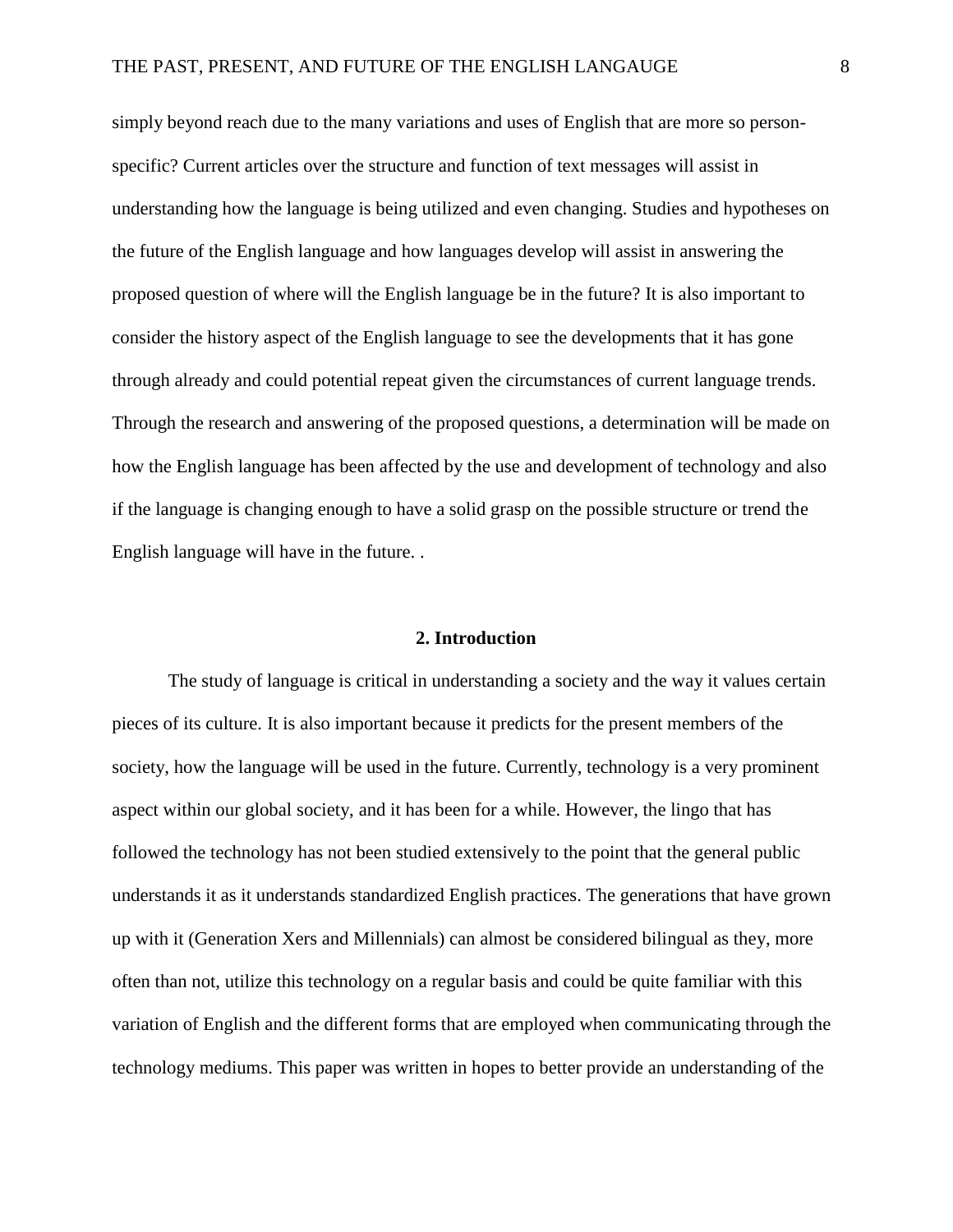conventions used when composing and reading the messages sent via technological means. The other goal that the paper is set to achieve is to propose different predictions for where the future of the English language is going. Finally, the issue of academics will be visited, along with the criticism that text speak has gotten. Critics believe that the English language is at the beginning of its downfall due to the high usage of text speak and technology. Throughout the paper, different articles were provided to help illustrate the idea that this simply is not that case, but rather, the English language is evolving, continuing to develop, and is even borrowing ancient themes, perhaps paying homage to our literary ancestors.

# **3. Background Information**

Before an analysis can be made on the change of the English language and how texting is effecting generations of English users, an understanding of the English language, the term of "texting" and "textism", different types of technology must be taken into account. Understanding the basis behind each of these categories allows for minimal discrepancies to be made between understandings of the reader. It is also important to point out the history of the English language as there is a section later on that pertains to history repeating itself, the history aspect being about the formation of the English language. While historically inclined individuals might have previous background knowledge of the significant aspects of the existence of the English language, most of the population does not. This section will serve to place readers on a common ground, allowing for optimal understanding of the text and examples to be given.

# **3.1. Language Evolution**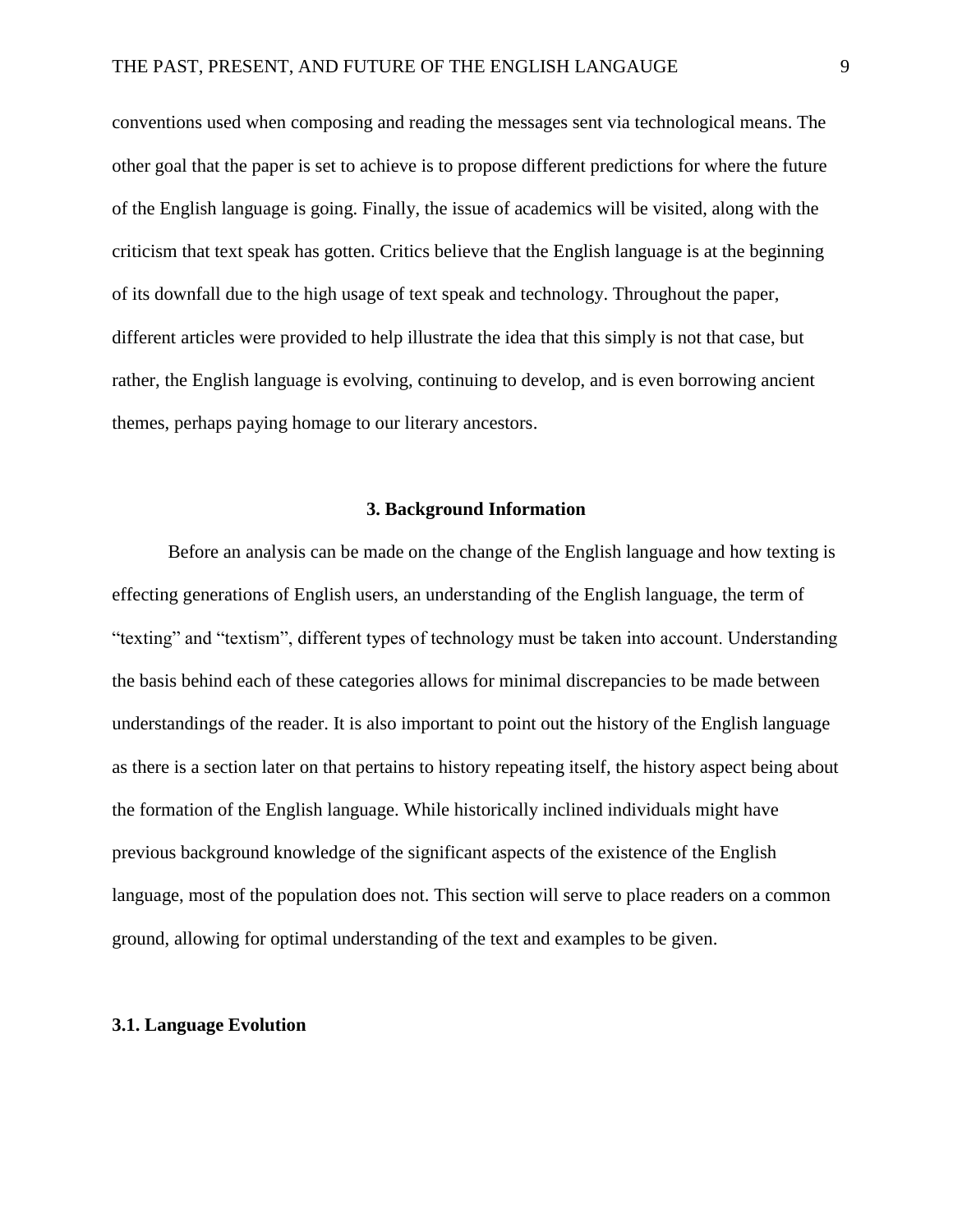**3.1.1. Spoken language** Understanding the origins, or the theories behind the origins, provide insight on the development of what we call Present Day Modern English. Also, it is critical that there are two aspects of the English language as is with most languages: spoken and written. George Yule (2014) brings to point that there is speculation and mystery behind the origin of spoken language; believed to have been established some 50,000 to 100,000 years ago (p. 1). Seeing as spoken language is quite difficult to find direct evidence for, there have been a rather large number of hypotheses around the idea of spoken language creation, namely, seven main ideas presented by Yule.

Yule (2014) mentions the theory of Charles Darwin and how he believed that early speech was predated by musical ability, used to entice others (p. 1). Another theory is "the divine source" (p. 2), relating to nearly every religious background claiming the existence of the beginning of language. Many in historical times tried to prove the theory by isolating children from all language contact, and sometimes even human contact, in hopes to prove this theory, believing that if the children were left alone without any influence from the outside world that they would spontaneously begin uttering the sacred language from divine beings. This produced no successful outcomes (p. 2).

Another theory presented by Yule (2014) is early humans began speaking from the influence of the natural environment around them (p. 3). This theory was thanks to Otto Jespersen, hypothesizing the humans picked up language based on the sounds they heard, or onomatopoeias: caw-caw, meow, bang, hiss, etc. These theories are officially called the "bowwow" and "pooh-pooh" theories (p. 3). Unfortunately, while languages have words that mimic these sounds, it does not take into account nearly every other every day word: door, ground, road, etc. (p. 3).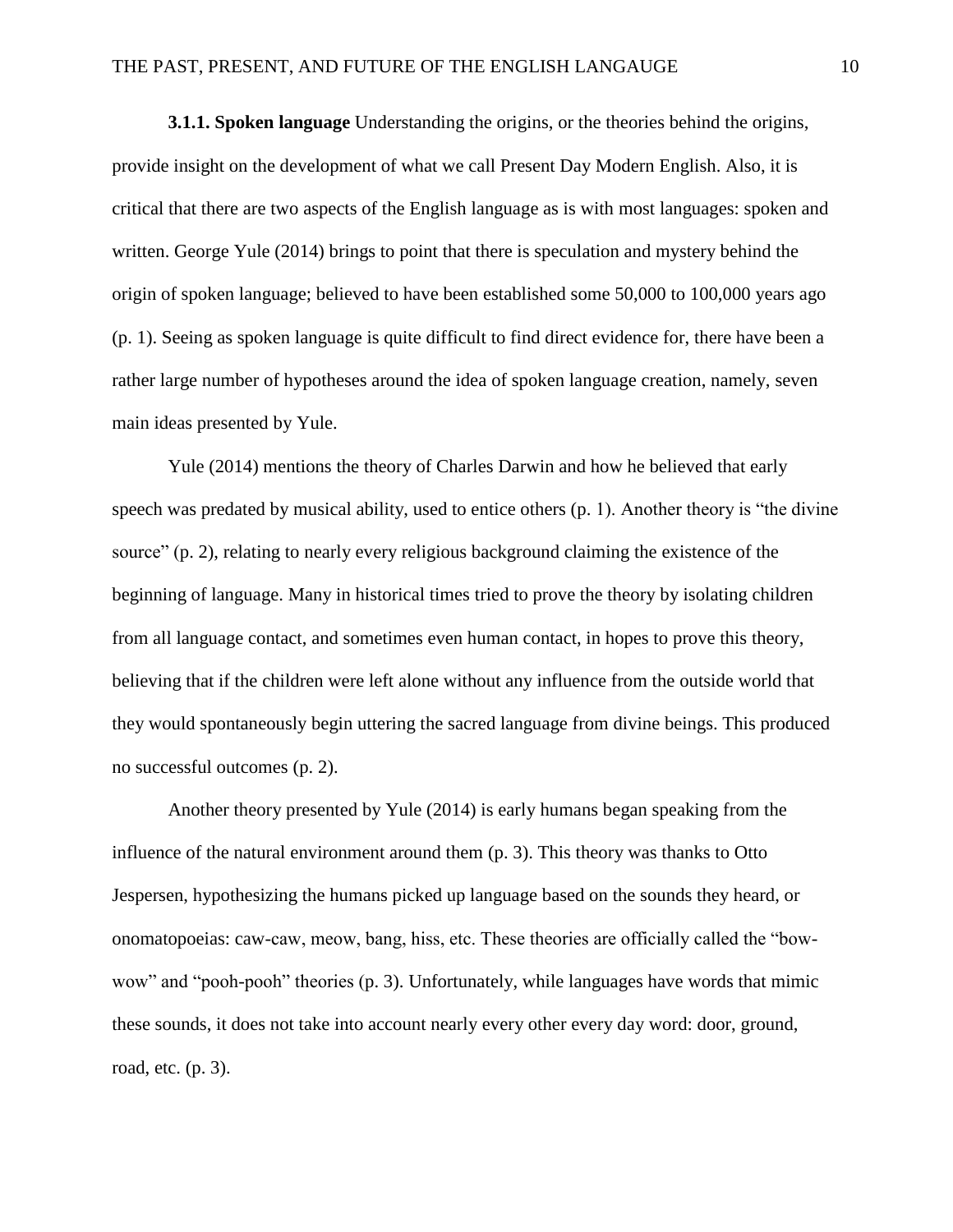"The social interaction source" or "yo-he-ho" theory (p. 3) is an alternative idea. Yule (2014) cites that this involves speculation that the natural sounds emitted during physical activity and effort might be the source of spoken language. The idea is further developed by suggesting that in a group of early humans, especially when a coordinated action was needed, a series of grunts, hums, and groans were utilized. More professionals seem drawn to this idea as it includes social interaction and it is primarily believed that early humans lived in communities and groups (p. 4).

The next three theories presented by Yule (2014) have to do with physical features of humans rather than outside sources as the beginning of spoken language. A Neanderthal man from 60,000 years prior has anatomical characteristics (larynx, tongue, teeth, etc.) that suggest he would have had the ability to produce some consonant sounds whereas a reconstruction of skeletons some 35,000 years ago show a more likeness to modern day humans, suggesting that evolution brought about a significant increase in ability to produce sounds (pp. 3-4). The second theory is that gestures were used and then developed into a speech pattern as manipulating objects with hands helped to create new synapsis in the brain, adding more throughout evolution (pp. 5-6). The last hypothesis deals with the idea that we are born with an innate "knowledge" of language. Children learn to communicate rather rapidly while they are young, even if it is not through a coherent language that is used by their parents. This hypothesis suggests that a mutation developed over the years that lead to the brain having a unique capacity for language (p. 7).

**3.1.2. Spoken language** While there are many speculations about the exact pathway early humans took to gain speech, it is nearly impossible to pinpoint the source. Many professionals do not credit the source as being simply one of the theories. Often, many believe in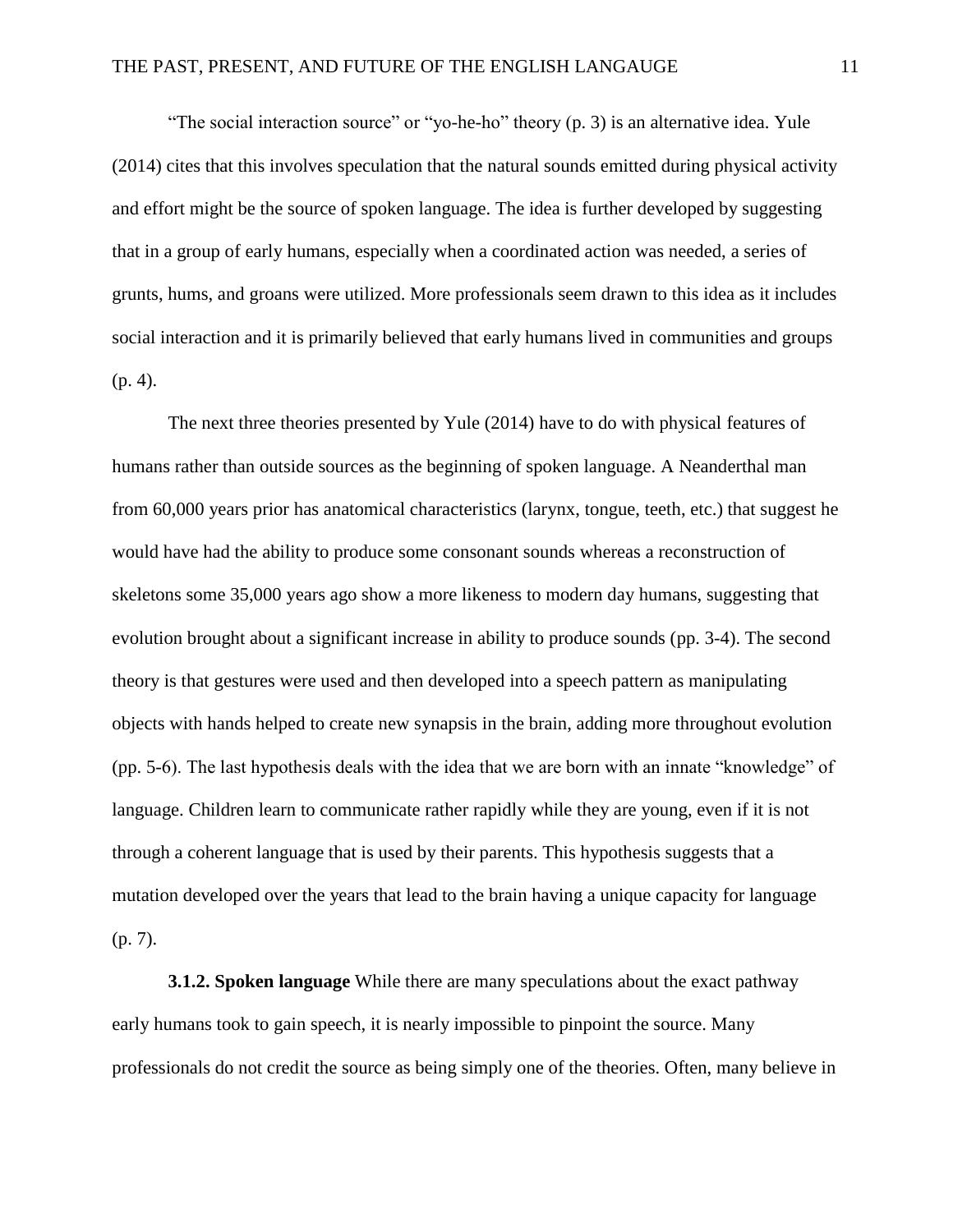a mixture of theories. It is much easier to pinpoint written language. Yule (2014) mentions that there are "precursors" to the writing system, known more commonly as cave drawings that were created more than 20,000 years ago (p. 213). However, the earliest known form of writing can be attributed to the cuneiforms, or clay tablets, from about 5,000 years ago (p. 213). There is also an ancient script dated back 3,000 years ago that more closely aligns with the idea of a writing system similar to that of what is in use today (p. 213).

There are many different ways to portray writing systems: pictograms, ideograms, logograms, phonographic writings, syllabic writing, and finally alphabetic writing. Early examples of pictograms are cave drawings, used to record events (p. 213). Today, modern examples could include road signs, a picture of a telephone on a map to mark where someone can find access to one, or a cigarette with a bright red circle and slash signifying a smoke free zone. An ideogram is a symbol that resembles the object in  $\forall \forall \forall$  which it is representing: i.e.,  $\approx$  could represent water or a stream. A stronger example would be that of Egyptian hieroglyphics (p. 214). The next development is a logogram, a symbol that represents a particular word in a language that is not as easily distinguishable as that of a pictogram or an ideogram due to their meanings having multiple words or meanings behind them (p. 214). An example given by Yule (2014) was taken by a Sumerian cuneiform with wedge like symbols: " " (p. 215). Present day examples include \$, &, and @. The next step for written language is moving into phonographic writings. The difference here is that no longer does one symbol necessarily represent a word, but a sound within a word. A very common example is the rebus principle, using a symbol or picture to make a sound in a word (p. 216), i.e.  $\bullet \bullet C$  U. However, this system is even more exclusive than the prior example of the ideogram. In this particular example, the reader has to be aware which language it is meant to be read in. Here, an English language user would have no problem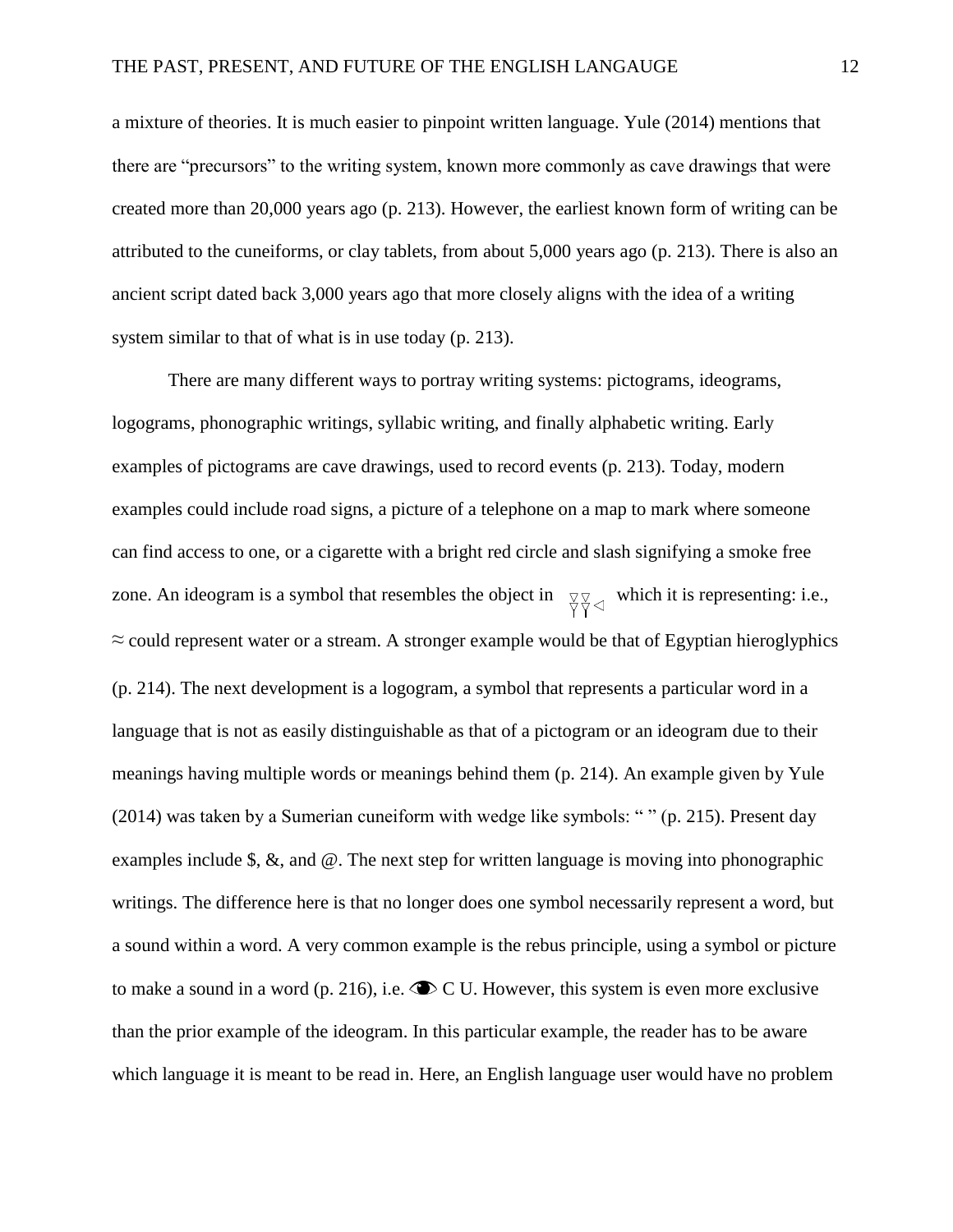translating this as "I see you" but a speaker of another language would not be able to translate this into their own as their word for "eye", the sound that the letter "C" and "U" makes are not homophones for "I", "see", and "you" like they are in the English language. Next comes syllabic writing, using a symbol to represent a symbol within a word rather than just a sound (p. 216). A more present day example of this would be the written Cherokee language developed by Sequoyah that consists of a consonant and a vowel (p. 217). The next step in language development is alphabetic writing systems, that at which Standard English is currently at (p. 218).

**3.1.3. English Evolution.** Linguists believe that there was one common language spoken by everyone before breaking off into variations. Norbert Schmitt and Richard Marsden (2006) note that this main language is known as a "Proto-World language" (p. 17). From here, languages split into different families as members of those groups relocated or evolved their speech patterns. English belongs to the Indo-European family and is believed to have originated around 3,500 BC around the Black and Caspian Seas (p. 18). The group of speakers migrated both to the west and east, for various reasons, and began to split even further depending on geographical location. The western group traveled to what is currently present-Europe: one subgroup went south towards the Balkans or present-day Greece and Turkey; another group or set of groups continued onto what are now France, Italy and the Iberian Peninsula; and another managed to travel north to present-day Germany and Scandinavia. The eastern group settled in areas like present-day Iran and India (p. 18). From the point upon which groups split, different dialects formed and soon formed separate languages. English belongs to the Germanic language family that is housed within the Indo-European group (p. 19).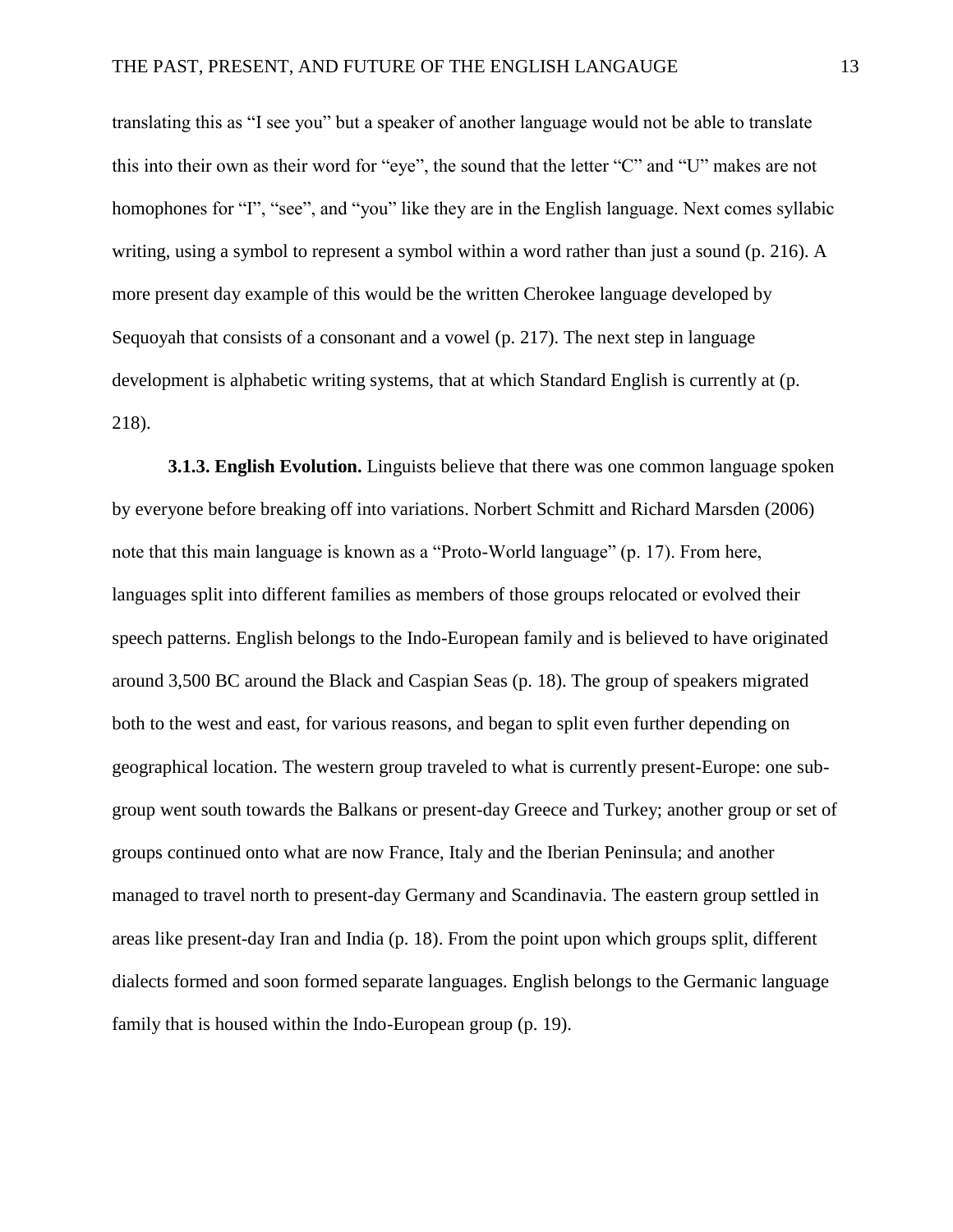Schmitt and Marsden (2006) outline the history of the English language and how it can be broken down into various time periods: Old English (450 AD-1100 AD), Middle English (1100-1500), Early Modern English (1500-1700), Modern English (1700-present) (p. 20-38). Shocking to some, English is not that old, roughly having been in existence for 1,500 years (p. 20). England also was not always an English speaking country either. Before the arrival of English influence, Iberians controlled the land; a group known for erecting the Stonehenge (p. 20). Next were the Celts who helped the Gallic people defend the land against Julius Caesar. The Romans were not successful in their invasions until 43 AD when Claudius was in power and managed to control much of the southern portion of the island, beginning an era that can be referred to as the Romano-Celtic society due to the cross-cultural influence each group had on the other (p. 20). By 410 AD, the Romans retreated from the area to return to their threatened homeland, leaving the island of present-day Great Britain unprotected from neighboring Irish, Pict, and Saxon invaders (p. 20).

The entering of Germanic tribes was the beginning of the English era. These Saxon tribes were "invited" into the southern portion of the country to help defend against the other invaders as the Saxons were known for their strength in war. When their task was complete, the Saxons decided to stay rather than leave due to the bountiful opportunities to conquest and own land on the island (p. 21). This turning point marks the point in which English began to enter the island, the Old English period. Of all the tribes who entered, they spoke a variation of a West Germanic language that was called "Englisc" (p. 22). This lasted until 1100 AD when William the Conqueror took control of the island and the French language was inserted into the English language.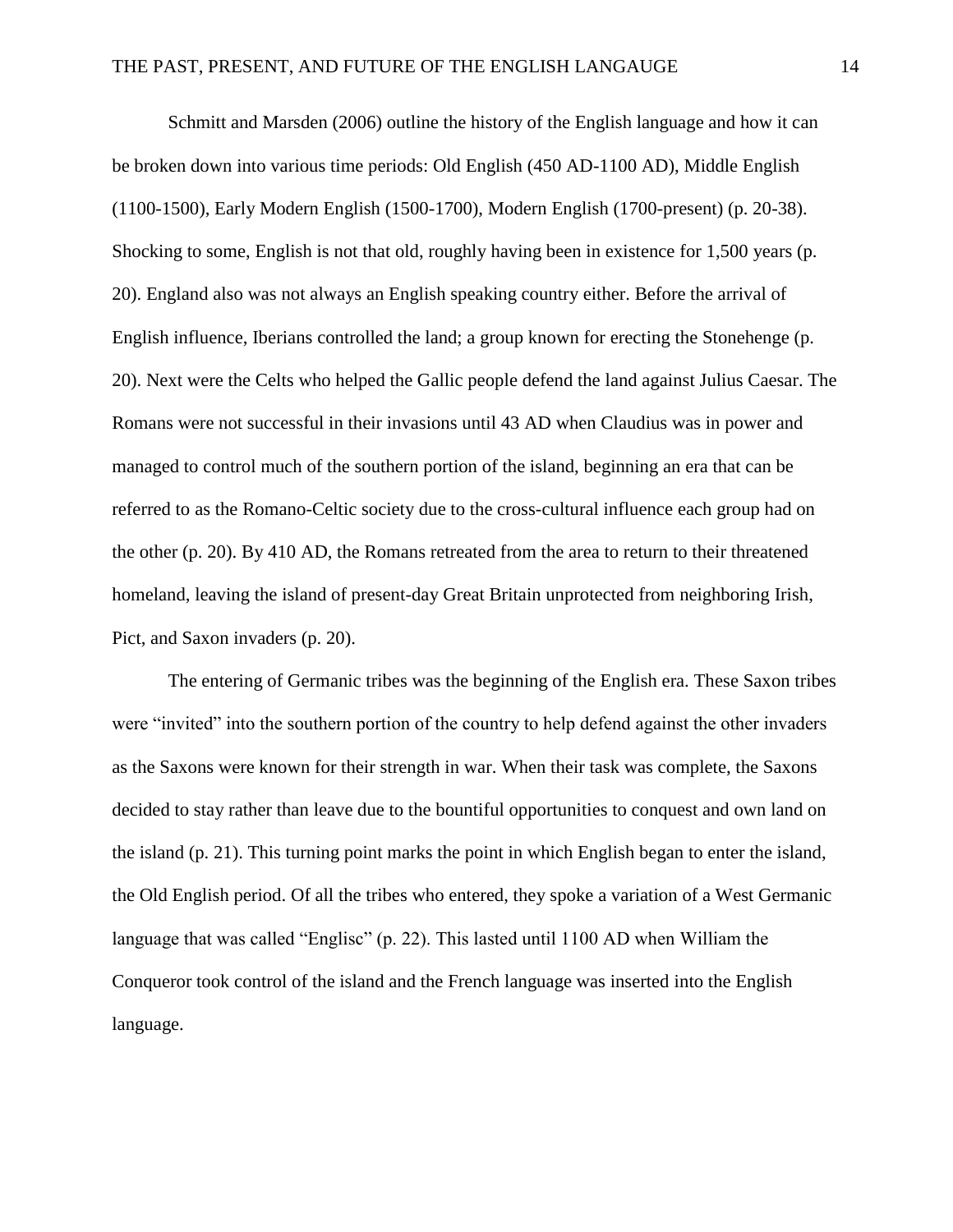William of Normandy believed he had a claim to the English throne and defeated the last Anglo-Saxon king to instill a time period of Norman French governance (p. 26). French was considered to be the language of importance. English officials were either killed or replaced by the French speaking Normans (p. 26). This invasion helps to understand the French influence on the English language. However, English did not simple disappear as it was used greatly still by the common people. The influence from the French speaking prestigious groups trickled down to impact the middle and lower class, but only a small group of people truly spoke French on a regular basis (p. 27). Historical events, including loosing Normandy to French power, led the ruler of England, King John to begin installing a sense of nationalism within the country. Soon after the idea of anything French was resisted and English came back into power (p. 27). The years of French existence within the country greatly affected the time period known as Middle English. This time period ended not with another invasion from a rival ruler, but rather from an invasion of technology.

The printing press marked the beginning of what is known as Early Modern English (p. 30). William Caxton created the first printing press in England (p. 30). The creation of the printing press allowed for massive distributions of literature and allowed for the process of standardization to follow. Before this, much of England was diversified by the geographical variations and dialects that groups had of the English language. The introduction of the printing press led the way in creating a standard English and the first English dictionary was produced by Robert Cawdrey in 1604 (p. 31). The only competitor of the English language during this time was Latin, used by the Church (p. 31). However, the Reformation produced a demand of religious documents to be transcribed in a "common" language, one that did not need the interpretation of a religious leader (p. 31). The Protestants were attributed to giving rise to bibles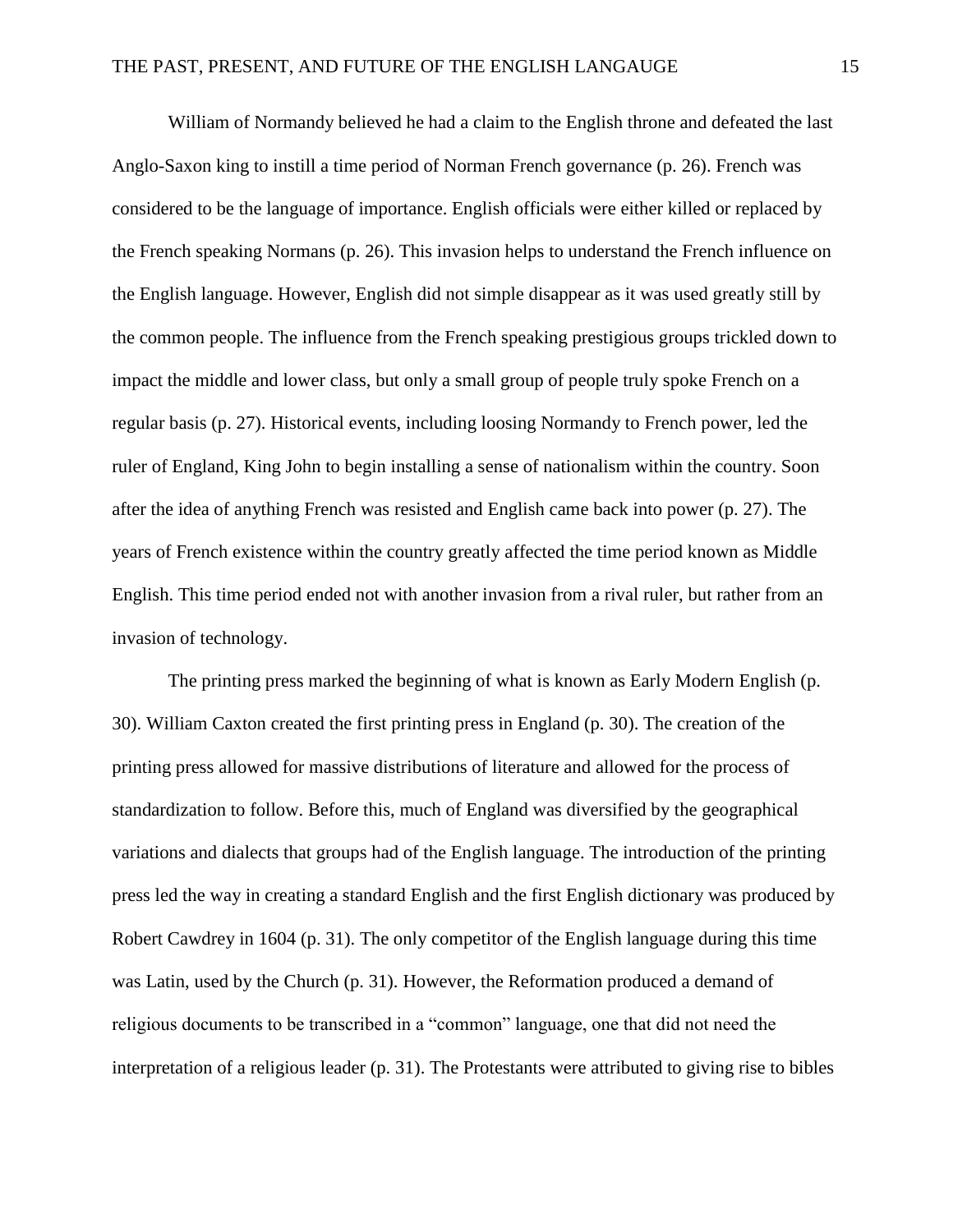written in English (p. 32). The Early Modern English period ended with an event called "the Great Vowel Shift" that would lead to a change in pronunciation of long vowels, making the language used during this time period more closely related to what is used today (p. 32).

The Modern English period was marked by the Enlightenment where scholars looked to science and reason (p. 33). With this came the evolution of prescriptive grammar, outlining rules of the language and how to "properly" speak English (p. 34). The problem with the theory behind prescriptive grammar is that language is constantly changing. However, many of the books written with these prescriptive rules were used as teaching materials during colonialism and invasions by the British (p. 34). Noah Webster is credited for creating the American English dictionary in 1828 but other countries were still under the influence of British English (p. 35). As English began to spread, linguists and historians turned to look at more descriptive examples of English rather than prescriptive. The result of this and of colonialism was the expansion of the English language that is currently used in many countries, primarily as a second learned language (p. 35). During this time period, we see the development of English used in different ways and being introduced at different time. Braj Kachru (1992) developed a categorization of Inner, Outer, and Expanding Circles of English. Inner Circles are countries who use English as a primary language (United States and England) (p. 32). Outer Circles are countries who were colonized by an English speaking country and English plays a large role in their community (Singapore and India) (p. 32). Expanding Circles are countries who have begun to utilize the English language due to its global recognition in business and trade (Russia and Korea) (p. 32). Presently, this is the time period we are currently in with the English language.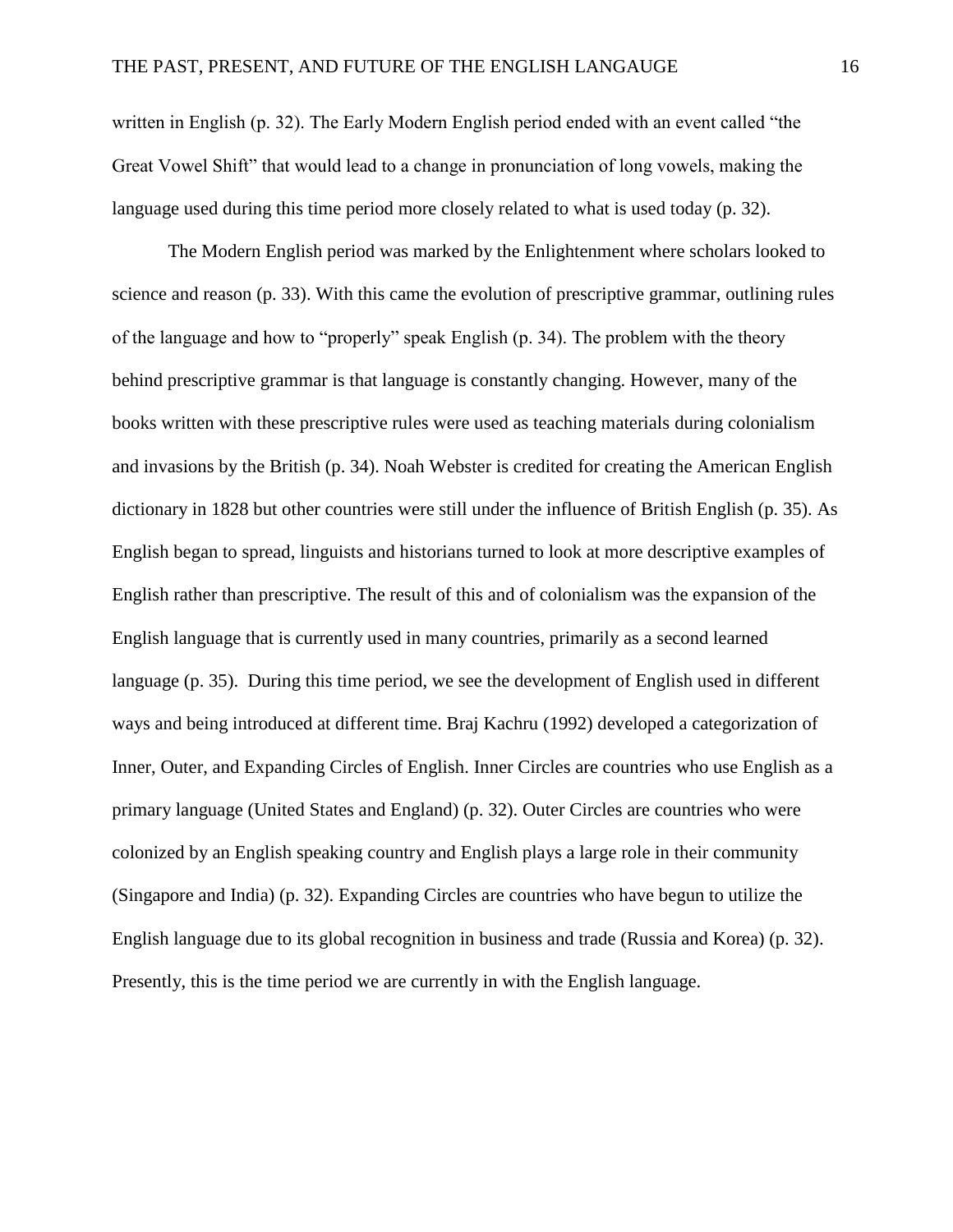**3.1.4. The idea of American English.** English has many variations; the two most popular ones are British English and American English. However, as introduced by Chunming Gao and Lili Sun in their article over historical influences on American English (p. 2014), history tells us that American English originally stemmed from British English and was affected and influenced by other languages like Spanish, Dutch, German, and French (p. 2410). The idea of a separate English from British English came with the colonization of North America. The language was called "North American English" or "colonial English" (Gao & Sun, 2014, p. 2411). This was considered the first period of American English. The second came in the 1920's when Professor George P. Krapp cited that the nation should communally be called "The English Language in America". The third and final period that many argue was the pivotal point in the standardization of the American English Language was the publishing of the *Dictionary of American English*, started by William Craigie and James R. Hulber and finalized by Noah Webster in 1938 – 1944 (Gao & Sun, 2014, p. 2411). A point of interest from Gao and Sun's article (2014) is the four aspects of American English that make it unique: inclusiveness, flexibility, conservatism, and innovation (p. 2412). American English is inclusive because of its ability to incorporate words and features from other languages of immigrants who travel there (i.e. "*prairie* from French; *canyon* from Spanish; *hamburger* from German" (Gao & Sun, 2014, p. 2412). This variation of English is flexible due to the willingness of speakers to change words to fit into constructions that are needed in sentence or words that are put together to develop a new meaning (i.e. Google as a verb, blue collar worker). It can be considered conservative because it keeps many features that were prevalent in Elizabethan English that have now been lost by British English users. Lastly, it is innovative because American English users are creative and allow for everyday innovations to influence their speech (Gao & Sun, 2014, p. 2412). Three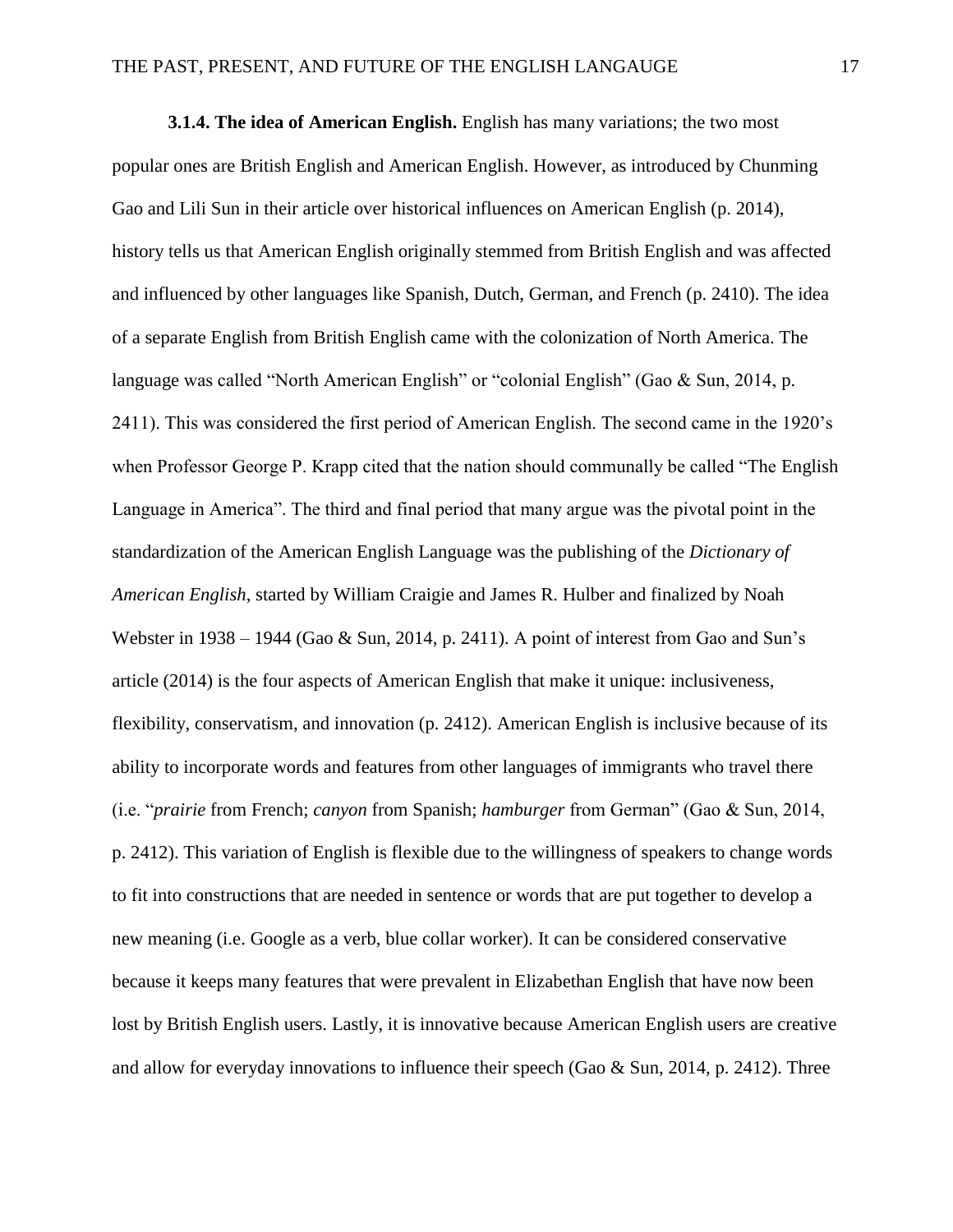out of the four features of American English help to support the idea that the language is continuously changing and evolving. It also helps to argue the case that the language is not safe from the effects of technology and its influences on its users. The question is how much of the language will change due to technology and its effects?

# **3.2. Texting and Textisms Defined**

First, the term "textism" must be defined. This simultaneously answers the question: at what point does language cross over from Standardized American English to a type of lingo used for texting? Maryam Tayebinik and Marlia Puteh (2012) note that textisms are possibly the quickest and still growing style of communication via technology (p. 97) and that this usage has brought on a style of writing that does not conform to the standards of writing and spelling in English. Words that have been misspelled intentionally (i.e. wat=what), the use of abbreviations, shortening words (i.e. I am going to go vs. Imma go), implementing the use of numbers into words because of phonetic similarities (i.e. gr8=great), simplifying contractions, dropping subjects, using letters for words that are homophones (i.e. u vs. you), acronyms, lack or excessive punctuation (i.e. I wasnt going vs. I wasn't going!!!), unstandardized capitalization to show emotion (i.e. HELLO vs. hello), and the use of emoticons or emoji's to show emotion (p. 97-99). Bloom (2010) defines emoticons as a compressed word that stands for "emotional icon" (p. 248). The article by Tayebinik and Puteh (2012) was written to explore and perform a literature review on other articles written over the subject of users of text and text lingo and correlations with language literacy. The second aspect of their article was addressing their own research, performed to see if they would indeed come to the same conclusions as the researchers used in their literature review. This article will be examined more in depth in the section about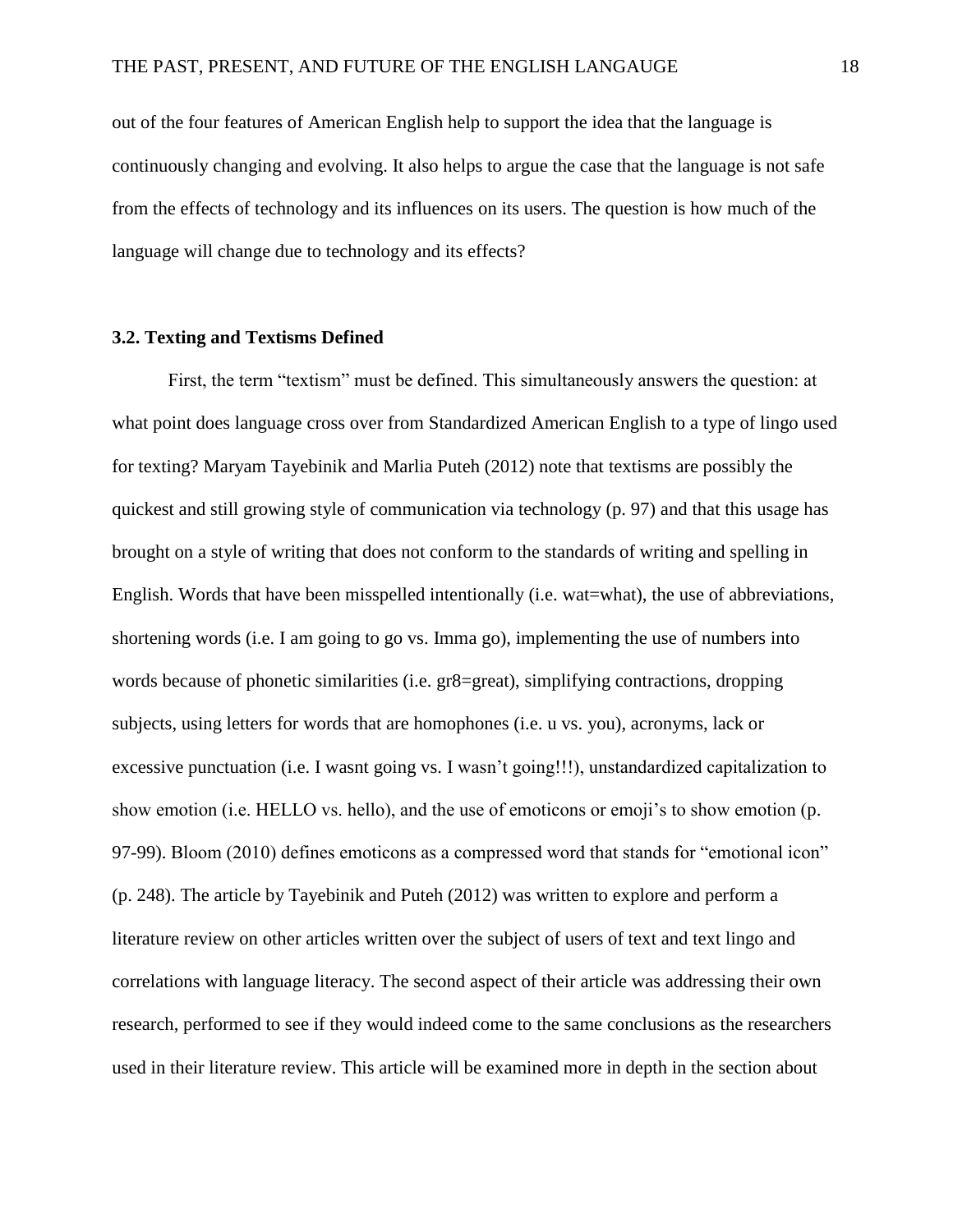how texting is effecting generations. Abbie Grace, Nenagh Kemp, Frances Heritage Martin, and Rauno Parrila (2014) similarly found their idea of textisms to be homophones, contractions, shortenings, omitted punctuation, letters, and words, nonstandard spelling, and symbols (p. 861). This article will also be looked at more in depth in the section about effects on generations as it pertains to English speakers tested on certain standardized tests and the correlation between text lingo usage.

Another coinage of a term to use when describing the language used during texting is "textese" and the language used in an informal e-mail is "e-mailese" (Ekundayo, 2014, p. 124). Ekundayo points out that often times these informal ways of communicating take rules from formal settings and then apply them as needed depending on the context (p. 136). Michelle Drouin and Brent Driver also utilize the word "textese" and define it as being similar to Standard English (p. 250). It is similar in that the meanings behind the texts are related to the structures of formal English but it becomes informal as the users take the structural aspects, like spelling and grammar, and fit them into a particular context that the user wishes to fill by using different ways of spelling and grammar (p. 250).

# **4. Current Observations of English Language Use in Text Messages**

In this section, an analysis of linguistic forms within text messages is utilized to show spelling and grammatical structures that are typical of text messages. Caroline Tagg (2012) wrote a book over the discourse of text messages and analyzed the purpose behind sending these messages and the spelling and grammatical functions that are present within the messages. Her sample of text messages comes from a time period of March 2004 – May 2007 and the participants range from the ages of 19 – 68 years. Participants were described as well-educated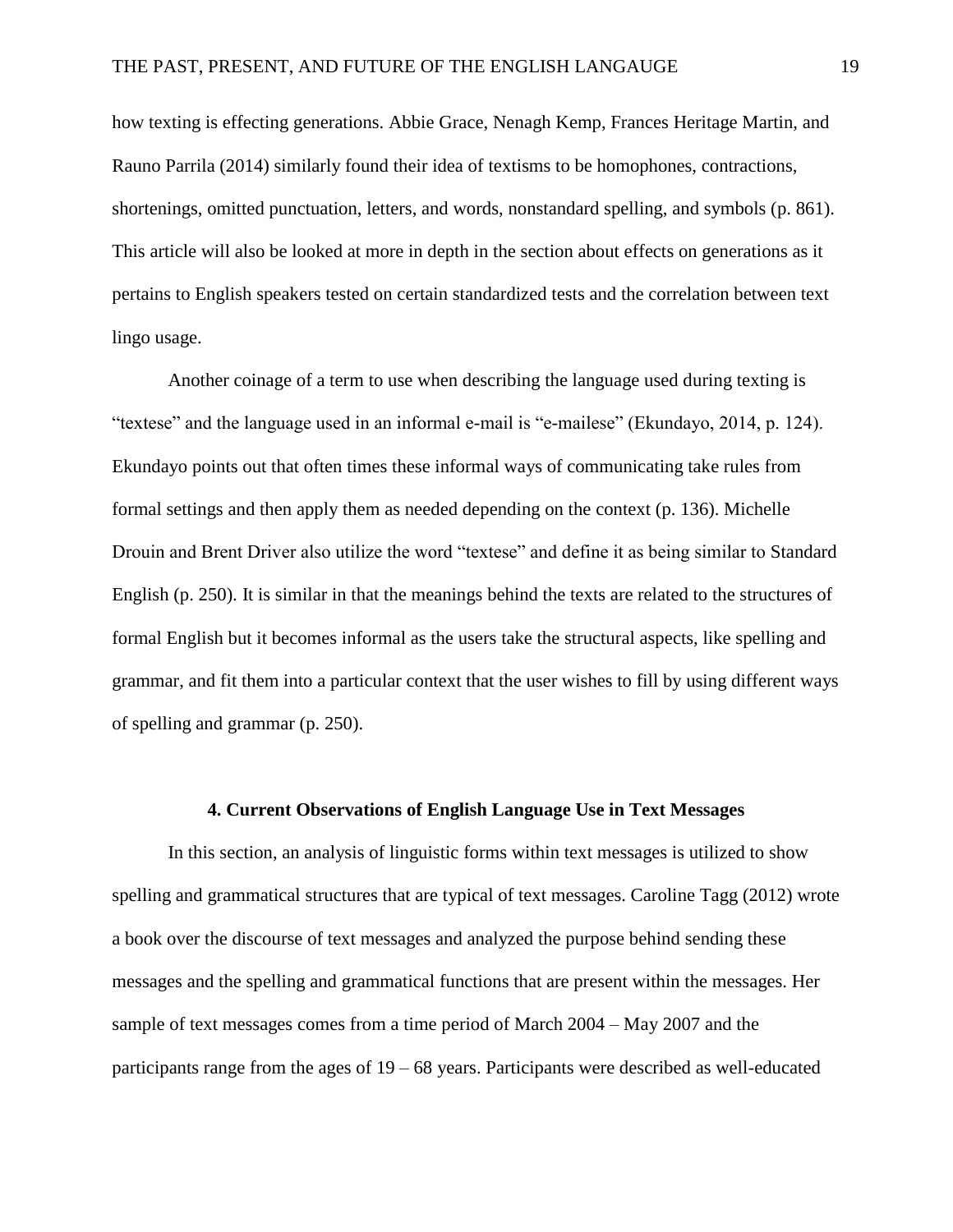or professionals. She used a corpus of the messages through CorTxt and also noted that, on average, there were 17.2 words per message sent (Tagg, 2012, pp. 25-26). However, Tagg (2012) does note that there may be discrepancies behind her research as the participants do not include teenagers and they have all received a good education. She also brings to light the fact that her participants could very well represent a very tiny region that uses text messaging and therefore the results of that particular regional group may not accurately represent the entirety of text message users. However, her research does provide insight onto common practices of text message users and is consequently included within the thesis.

# **4.1. Is There a Consistent Language Pattern for Texting?**

Texting and this use of this lingo is simply another form of communication and the idea of using compressed language is not a new one. Prime examples are the use of telegrams, postcards, and some could even argue that cave drawings fall into this category (Tagg, 2012, p. 2). Current trends of text messaging draw on these past examples and are similar in that there is little to no punctuation, abbreviations are used, there are most likely run-on sentences, contractions are prominent, subject markers are typically lost along with the "be" verb, changes in spelling occur and there is evidence of initialism; all of these things are due to financial constraints or space constraints (Tagg, 2012, p. 10-11). However, writers of these messages were, more often than not, successful in these writings due to their ability to still include more than just information. They included opinions, self-expression, and sentiments as well (Tagg, 2012, p. 11). Caroline Tagg (2012) wrote a book over the discourse of text messages and analyzed the purpose behind sending these messages and the spelling and grammatical functions that are present within the messages. Tagg (2012) noted that texting is a globalized phenomenon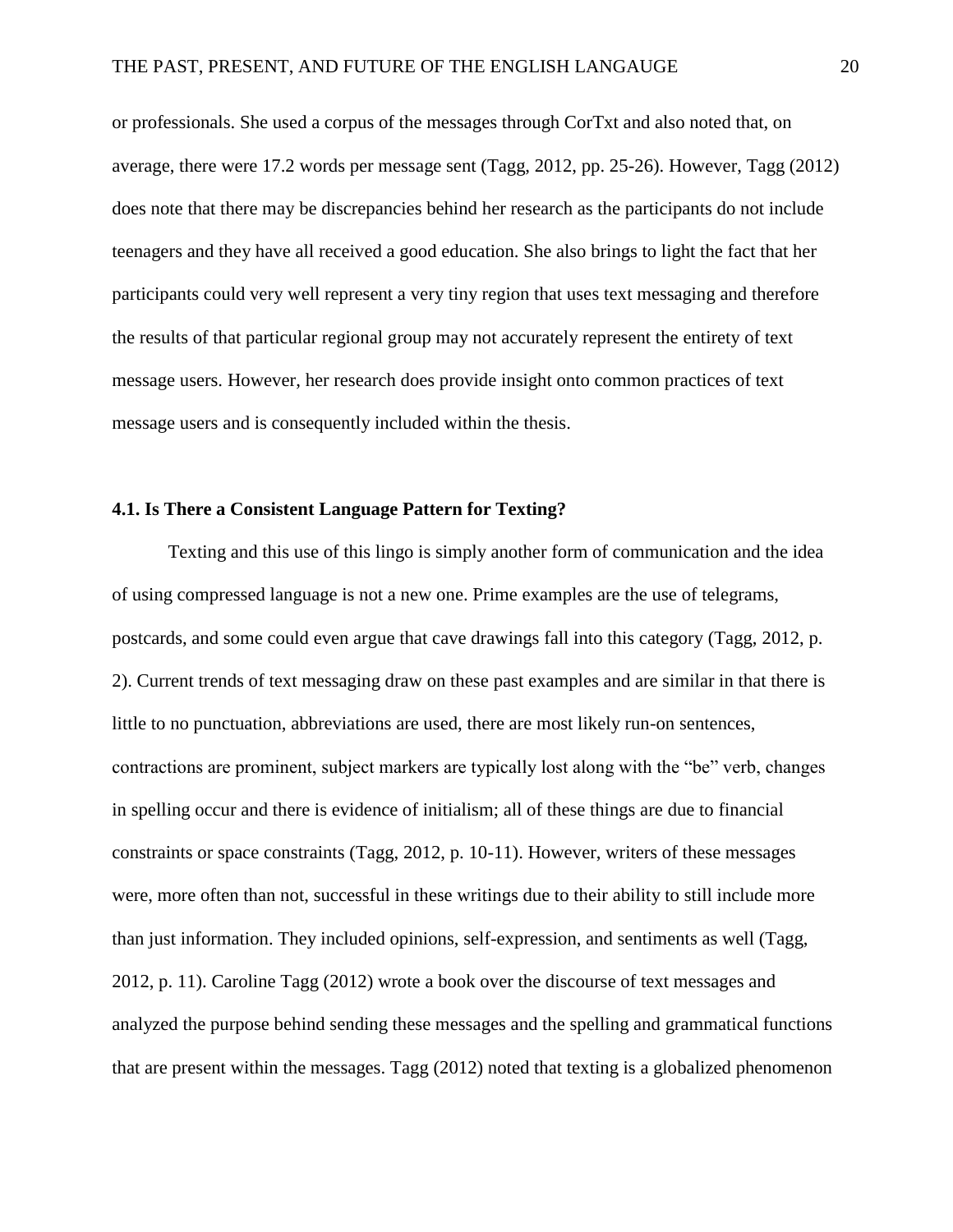but it is unique in that it has localized characteristics (p. 4), potentially bringing out a future research topic to argue whether or not there are different dialects within the text messaging world. For the most part, text messages are sent to people who know each other on some intimate level, leading to more intimate usage of the English language, or more informal language (p. 10). In 2010 it was estimated that roughly 200,000 text messages were being sent every second, showing that intimate interaction happens on a very frequent basis through this medium (p. 2).

People most likely construct their messages in a similar grammatical fashion that they would construct a spoken sentence, and then stylize it to fit their own personal needs and for the message to be understood by the recipient. For example, a texter who typically drops the final "g" in words like going, doing, and working, is more likely to also exclude those within a text (Tagg, p. 45). Texting resembles spoken conversation as it mimics its purpose and many of the linguistical forms included in informal speech (Tagg, p. 15).

**4.1.1 Spelling** Most readers are familiar with the idea that when a texter is constructing a message that there is variable spelling present; different from that of Standard English constructions. The varied spelling constructions are some of the reasons that there has been criticism behind the usage of text messages and many critics claim that the rules have become more lax. This simply is not true. There are even more rules today than in the past. Today, spelling is simply correct or it is incorrect. The idea behind a word having multiple spellings has long been a past for nearly every word, save for difference between Englishes, i.e. British English versus American English. It is easier to standardize something like spelling rather than grammar. Therefore, to a certain extent, the writer of the text messages must know a certain degree of spelling standards in order to break these rules into a new, stylized way.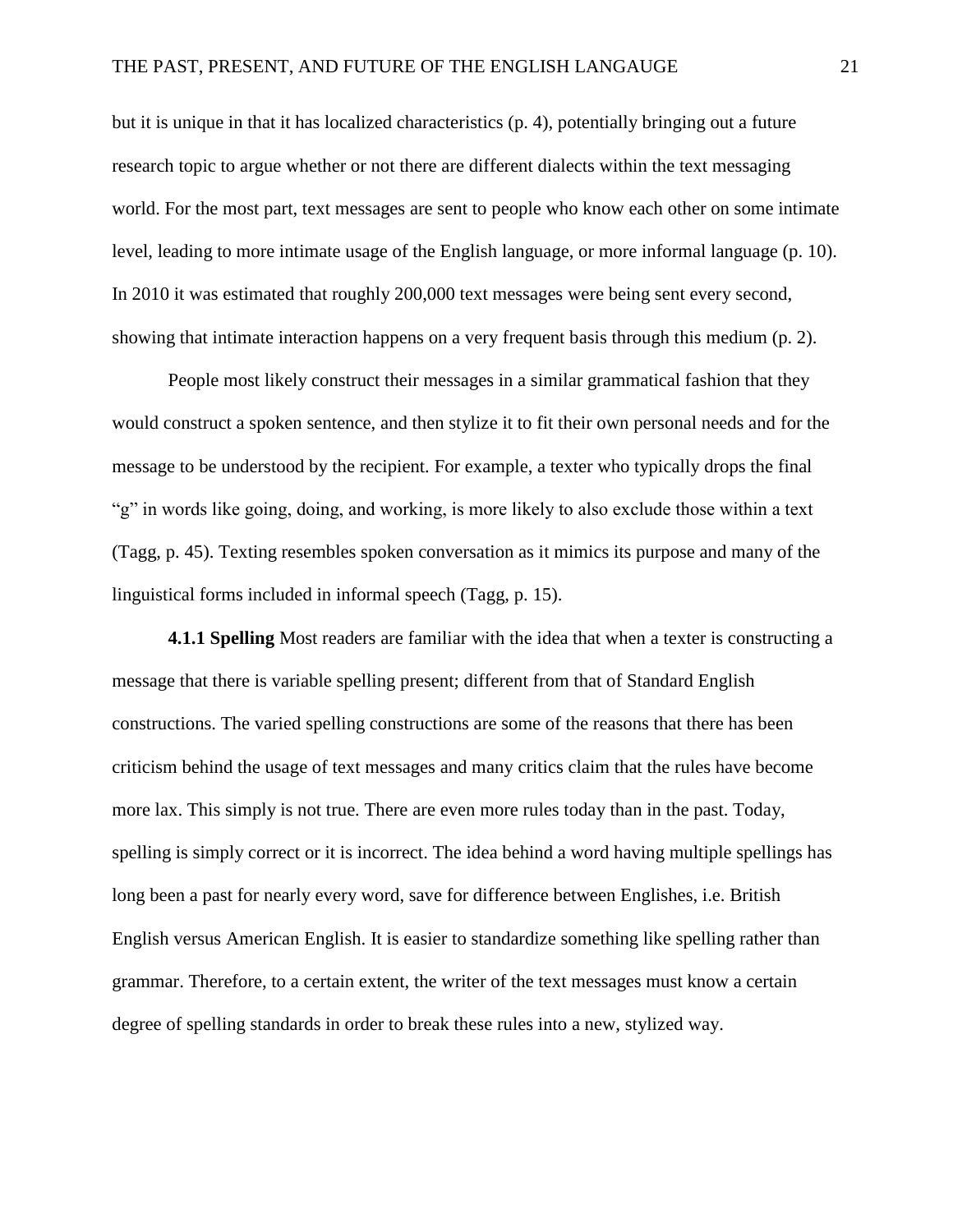What is meant by stylized? Just as spoken language and formal written language reflects the attitude and education of the person it is being produced by, text messages, too, reflect those. A writer of the messages may choose one convention over another based upon the message they are trying to convey. It is important to note that even through these variations that the writer must still maintain a level of comprehensibility and cohesion so that the reader may understand what is being said. Tagg (2012) cites three motivations behind the variable spellings: brevity and speed, paralinguistic restitution, and phonological approximation (p. 48). Brevity and speed are factors in that the writer is sometimes restricted to the amount of characters allowed within a message and also for the fact that the user is assumingly using this method of communication due to the desire to avoid speaking to the receiver of the message for one reason or another. This is achieved through using letter-number homophones, minimal capitalization and punctuation, and variable spacing methods (p. 48). Paralinguistic restitution is often needed within messages to convey what the attitude of the writer as emotions and self-expression can be lost through nonverbal communication. This is accomplished through using capitals or excessive punctuation to indicate loudness, emphasis, markers of stress, and intonation (p. 48). Emoticons and emojis can be argued to also be paralinguistic restitutions, but this will be discussed further in section 4.2. Lastly, phonological approximation is also used by many texters to capture the essence of informal speech that the writer would typically use within spoken conversation (p. 48). Some reasons behind this include making the message more intimate with the receiver, or a way to express self-identity.

Standardized English has defined rules for spelling conventions, regardless of the variation (British English or American English) the user is using. Can the same be said for the variation of English that is used within text messages? According to Tagg (2012), there are rules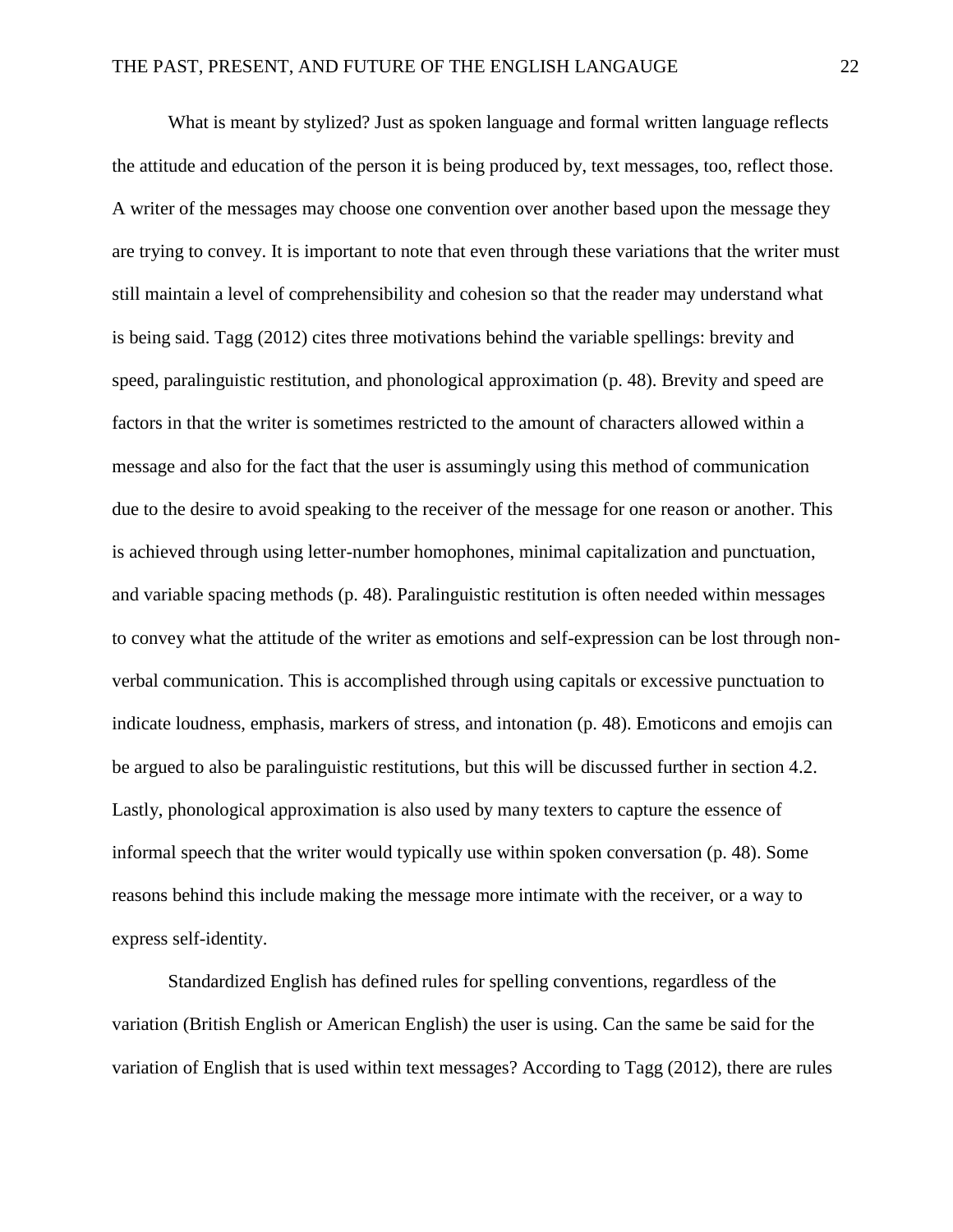for textisms. She states that the respellings have to use conventions like sounds and letter placement to mimic the standardized form and to make the text comprehensible (p. 51). In short, they have to resemble the "conservative" word form in some fashion. For this reason, many of the respellings that are popular and used repeatedly are variations of some of the more common words in the English language: what, because, was, the, and so on. One possible reason behind this is the high probability that the recipient of the message will indeed recognize the respelling (pp. 53-54). Tagg separates the types of respellings collected from her research into 4 different categories: letter substitution, letter omission, letter appellation, and letter transposition (p. 55). Letter substitution is replacing a letter or letters a replacing them with a homophone. Examples that go further into detail can be found in Table 1. Letter omission is taking out a letter within the word and the word is still able to maintain its sound conventions of the standardized version of the word. Table 2 provides examples that go further into detail. Letter appellation is a stylization that often reflects the mood of the sender or mimics the sounds that are produced during informal speech. Examples can be found in Table 3. Letter transposition is the only group within the 4 categories that appear to include words that are genuinely misspelled or the sender constructed the message with a typo. For further examples, see Table 4.

| <b>Table 1</b>                                                 |                                                                |                                                                               |
|----------------------------------------------------------------|----------------------------------------------------------------|-------------------------------------------------------------------------------|
| <b>Letter Substitution</b>                                     |                                                                |                                                                               |
| <b>Vowel based</b>                                             | <b>Consonant based</b>                                         | <b>Number based</b>                                                           |
| $\langle a \rangle$ for $\langle er \rangle$ ; numba = number  | $5$ for $6$ ; bcoz = because                                   | $\langle$ 1> for $\langle$ one>; ne1 =                                        |
|                                                                |                                                                | anyone                                                                        |
| $\langle a \rangle$ for $\langle ou \rangle$ ; ya = you        | $<<$ for $<$ see $>$ ; c u = see you                           | $\langle 2 \rangle$ for $\langle$ to $\rangle$ ; 2moro =                      |
|                                                                |                                                                | tomorrow                                                                      |
| $\langle a \rangle$ for $\langle \text{ow} \rangle$ ; tomora = | $\langle d \rangle$ for $\langle th \rangle$ ; wid = with      | $\langle 4 \rangle$ for $\langle$ for $\rangle$ ; b4 = before                 |
| tomorrow                                                       |                                                                |                                                                               |
| $\langle er \rangle$ for $\langle our \rangle$ ; yer = your    | $\langle$ for $\langle$ ph $\rangle$ ; fone = phone            | $\langle 8 \rangle$ for $\langle 24 \rangle$ ; gr $\langle 8 \rangle$ = great |
| $\langle i \rangle$ for $\langle ee \rangle$ ; bin = been      | $\langle n \rangle$ for $\langle$ and $\rangle$ ; u n me = you |                                                                               |
|                                                                | and me                                                         |                                                                               |
| $\langle$ ite> for $\langle$ ight>; nite = night               | $\langle$ ne> for $\langle$ any>; ne1 = anyone                 |                                                                               |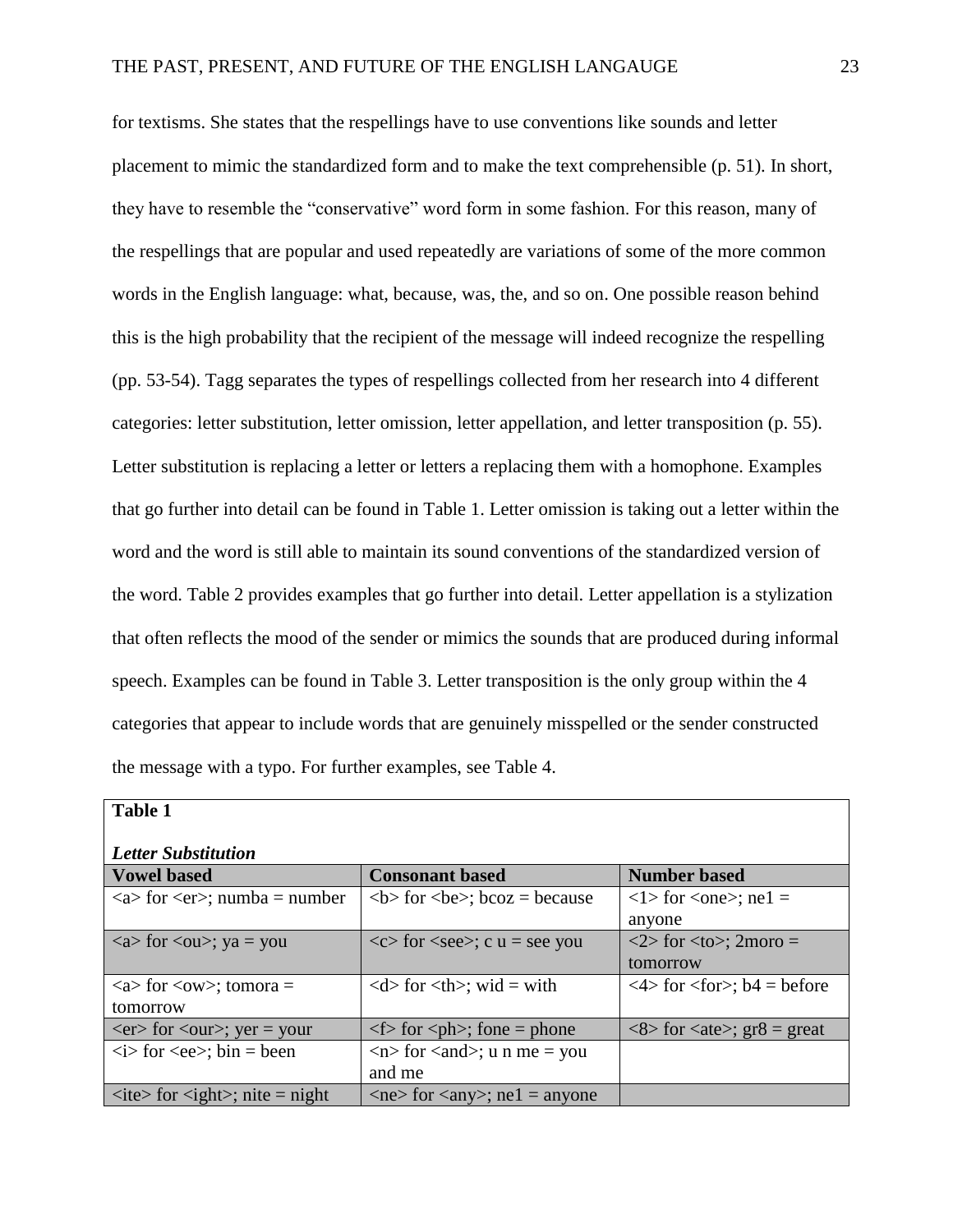| $\langle$ o for $\langle$ a $\rangle$ ; woz = was                 | $\langle r \rangle$ for $\langle \langle are \rangle$ ; r u = are you |  |
|-------------------------------------------------------------------|-----------------------------------------------------------------------|--|
| $\langle$ $\infty$ for $\langle$ au $\rangle$ ; cos = cause       | $\langle v \rangle$ for $\langle th \rangle$ ; wiv = with             |  |
| $\langle$ o $\rangle$ for $\langle$ ow $\rangle$ ; tomoro =       | $\langle x \rangle$ for $\langle ks \rangle$ ; thanx = thanks         |  |
| tomorrow                                                          |                                                                       |  |
| $\langle u \rangle$ for $\langle 0 \rangle$ ; luv = lover         | $\langle z \rangle$ for $\langle s \rangle$ ; cuz = cause             |  |
| $\langle u \rangle$ for $\langle 00 \rangle$ ; gud = good         |                                                                       |  |
| $\langle u \rangle$ for $\langle 0u \rangle$ ; yur/ur = your      |                                                                       |  |
| $\langle u \rangle$ for $\langle \text{oul}\rangle$ ; wud = would |                                                                       |  |

# **Table 2**

# *Letter Omission*

| Lewer Vindssevil   |                                                   |                               |
|--------------------|---------------------------------------------------|-------------------------------|
| <b>Vowel based</b> | Dropping vowels from common words as it is        | hve, gd, thx, frm, plz, cld,  |
|                    | either implied, understood, or easy to figure out | wld                           |
| <b>Consonant</b>   | Double letter reductions                          | beta, tomoro, i'l, stil, wel, |
| <b>based</b>       |                                                   | gona                          |
|                    | Final letter omission                             | an, com, goin, bac, wil, jus  |
|                    | Mid-letter omission                               | wat, gona, thx                |
| <b>Syllables</b>   | Final syllable omission                           | tomo, prob,                   |
|                    | First syllable omission                           | k, bout, cause                |

| Table 3                      |                             |
|------------------------------|-----------------------------|
| <b>Letter Appellation</b>    |                             |
| $\langle$ o > appellation    | $S00000 = S0$               |
| $< p>$ appellation           | $yep = yeah$<br>$nope = no$ |
| Double letter<br>appellation | $till = until$              |

| <b>Table 4</b>                                        |  |  |
|-------------------------------------------------------|--|--|
| <b>Letter Transposition</b>                           |  |  |
| $adn = and$                                           |  |  |
| $teh = the$                                           |  |  |
| $ot = to$                                             |  |  |
| $thrus = thurs$ (Thursday)                            |  |  |
| <i>Note.</i> Letter transposition is the only one out |  |  |
| the categories that appears to be                     |  |  |
| unintentional misspellings.                           |  |  |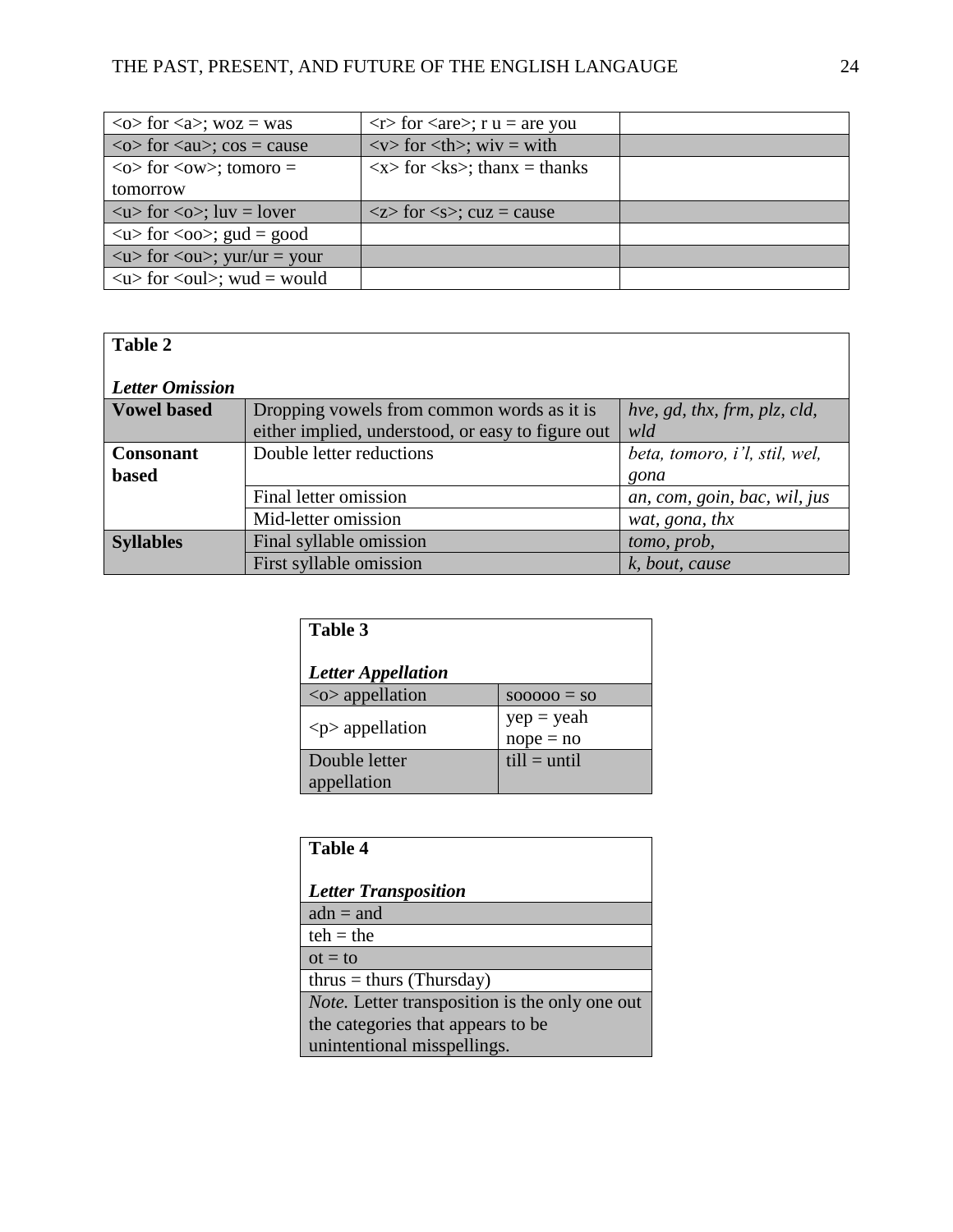**4.1.2. Grammar** The structure and setup that many texters utilize follows a similar pattern that they would use during informal speech. Caroline Tagg (2012) took a random sample of the text messages she received for her study and found that around 20% of the messages resembled that of spoken language based on the different clauses used and how they were connected (p. 85). Tagg outlines the speech like category as having clauses that are combined in a similar fashion as that of spoken language. These would include coordination, multiple coordination and also contact clauses (p. 84). However, Tagg (2012) also discovered that 38% of the sample fell into the category of "note-like" rather than resembling spoken language (p. 85). These messages that resembled note taking were simple clauses that were separated by punctuation. The topics of each clause were not always consistent and there were no connectors or signifiers of a change in topic. Also, these writers favored more subordination rather than coordination when they were combining clauses (p. 86). Of the remaining messages in the sample, 21% could fall into a mixed category where they were neither fully resemblances of spoken language but they were also not fully note-like (p. 87). The common factors between these messages were writers tended to favor coordination like the speech-like group but there were still some aspects of the messages that were simple, single clauses similar to that of the note-like group (p. 87).

Tagg (2012) breaks down the structure of the messages even further by analyzing pieces that mimic standardized English and parts that are omitted or changed. Within these messages, there are very few, if any, signifiers to the recipient of whom or what the subject is; these are referred as headers and tails (p. 87). The reasoning behind this is similar to that of having the unconventional spelling methods listed in the section above, using headers and tails takes extra time for constructing, the phrases are often lengthy, it adds more words, and often times the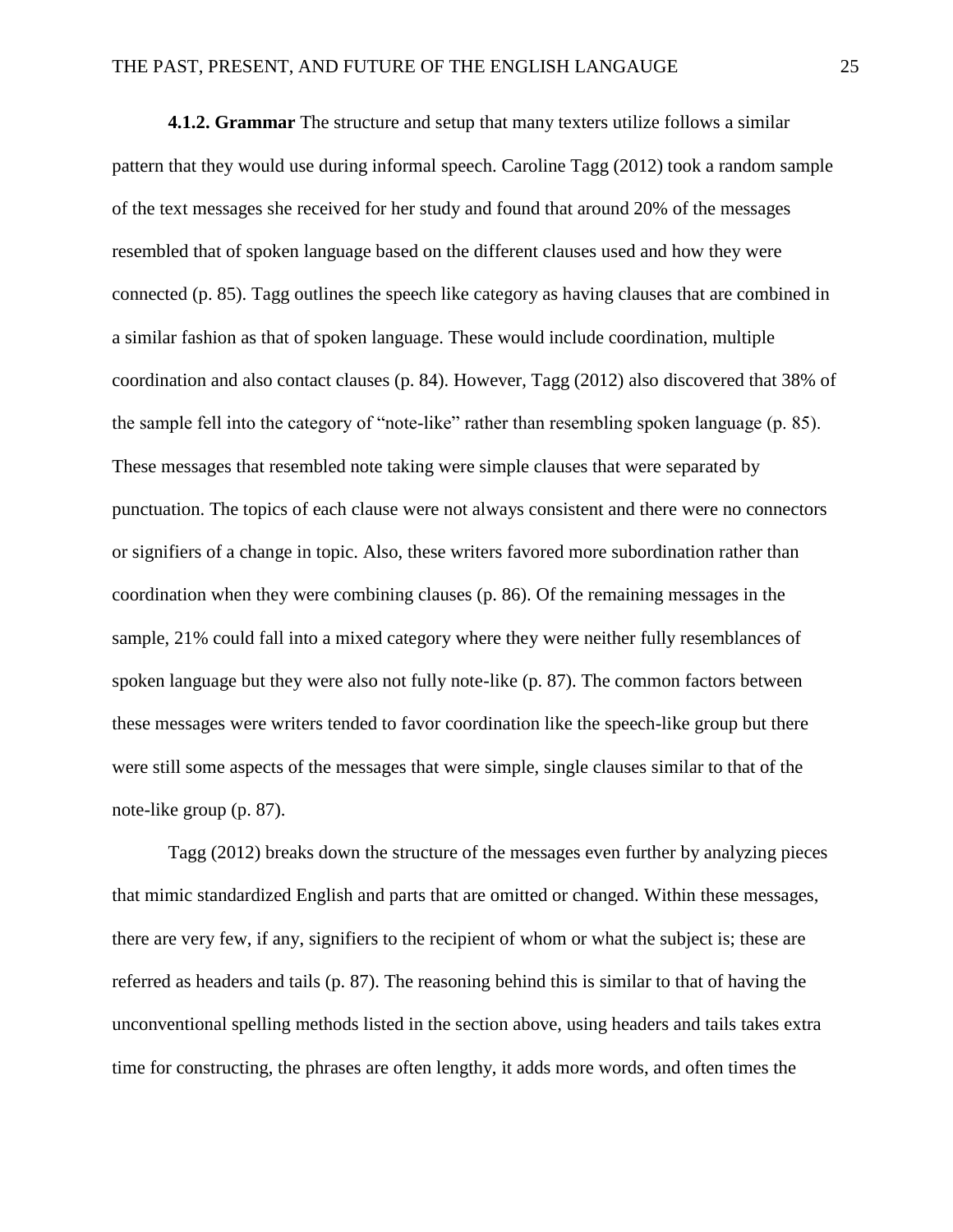sender finds them unnecessary due to the fact that the discourse taking place is being recorded, unlike that of real-time spoken language. If the sender does include a header or tail, it could be a mark of stylization that the sender is trying to portray and preserve as their own personal image (pp. 87-88). Other pieces of standardized grammar practices that are missing are: "do" support, first and second person markers, determiners and articles, and the verb "be" after noun subjects (pp. 89-90). Interestingly enough, the messages that fell into the category of resembling spoken language often include discourse markers. These are employed to signal a change in topic (p. 101). Many of those that were included were words like: oh, well, so, okay, and now (p. 103). The use of discourse markers serves to show a change in topic but they are also used to resemble practices of spoken language and therefore could be assumed to also fall into the category of a particular stylization of the creator of the message (pp. 102-104).

Tagg also notes that emoticons and emoji's can also serve grammatical functions (p. 105). The use of emojis and emoticons will be explored further in the next section, 4.2. It is important to include these in the discussion of the English language as they are present in messages currently and clearly meant to serve a purpose. Further analysis will be in the section to follow.

# **4.2. The Impact of Emojis and Emoticons**

As mentioned in section 3.2., Bloom (2010) defines emoticons as a compressed word that stands for "emotional icon" (p. 248). The difference between an emoticon and an emoji is an emoticon is a sideways face that is created by using characters found within the keyboard. These are more often found within a computer generated message but many text users utilize them on mobile phones as well. An example would be using a colon, a hyphen, and an end parenthesis to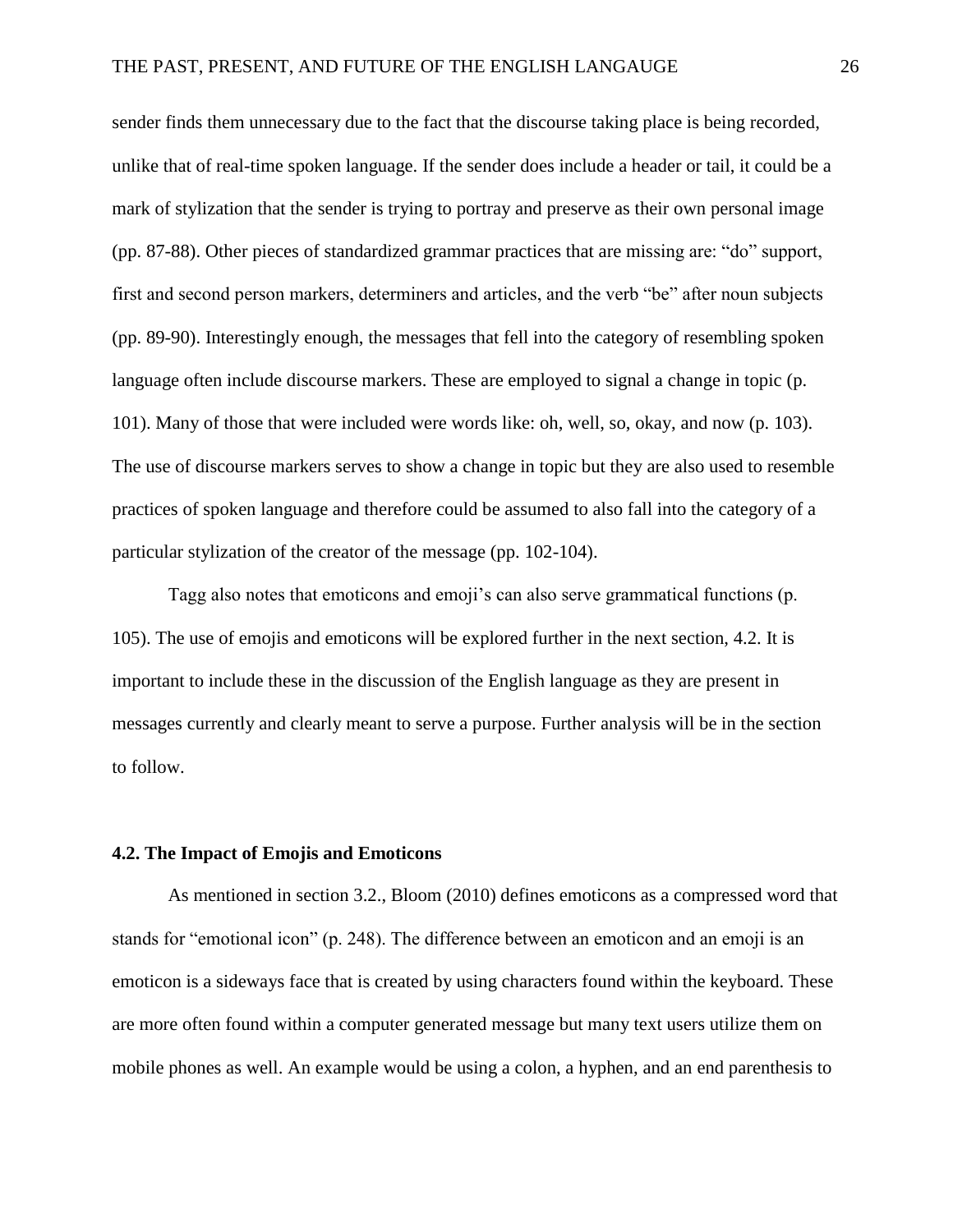create a smiling face, **:-)**. Sometimes an emoticon can be referred to as a "smiley", regardless of the emotion that it is portraying (p. 248). An emoji is a face that comes as a selectable option to include within a message. For example, on an iPhone, the creator of a text message may choose to insert an emoji rather than using the emoticon method mentioned above. However, does an emoticon and an emoji go further than simply implying that one is happy or sad when writing a message? What if the intent behind the emoticon and emoji is no longer to express an emotion but rather to express how the message should be interpreted, using the emoticon or emoji in place of the tone that would be used in speech.

**4.2.1. What purpose does the emoji and emoticon serve?** Dresner and Herring (2010) claim that indeed, emoticons go further than just simple "emotional icons" (p. 249). Take for example this emoticon: **:-P**. This emoticon is meant to represent a face with a tongue sticking out. Does this accurately portray an emotion? It has been linked with being perceived as teasing, sarcasm, or flirting which can all be linked to an emotional state but not necessarily a specific emotion (p. 252).

Within a written text, crucial conversation pieces are missing like body language, tone, facial expression, and many others. Emoticons hold a pragmatic meaning as they are used in place of these missing pieces to help construct a more intimate conversation with the recipient of the message (p. 250). Dresner and Herring list three functions of emoticons: emotional indicators that exemplify facial expressions, indicators of non-emotional meaning that can resemble facial expressions, and illocutionary force indicators, which do not smoothly correlate with facial expressions (p. 250). However, one could argue that emoticons and emojis do not contain any "real" linguistic traits of the English language. i.e. they do not contain letters. So how can emoticons and emojis take the place of a linguistic function without having a direct convention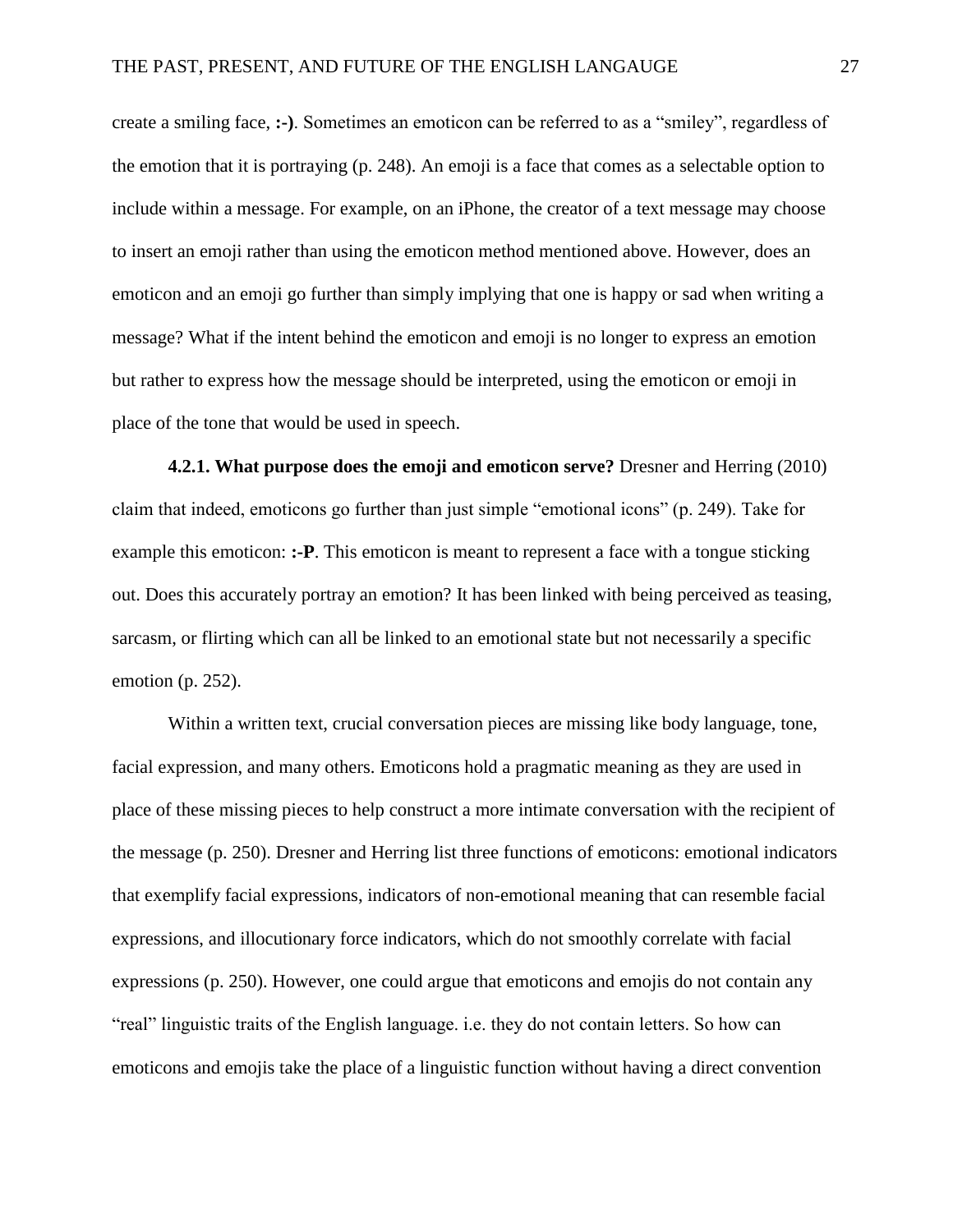of the English language? This explanation links back to the respelling section 4.1.1., the creator of the emoticon or emoji must know a certain degree of the rules in order to break them or modify them to fit their desired stylized context. The framework that serves as background knowledge that allows for the user to utilize emoticons and emojis are speech acts.

According to Bach (n.d.), speech acts are used to express an act of communication like an apology, greeting, and so on. Some are not just acts of communication, but rather, affect the state of affairs, i.e. judging a competition or judging a trial (Bach, n.d.). The difference here is that the latter examples can only happen within a certain context and with certain people like the referee or the judge. Speech acts fall into a category of illocutionary acts which essentially means that the speech act is performed by the speaker (Dresner & Herring, 2010, p. 253). Speech acts serve as non-action body gestures, including emotion and emotional states, ergo, emoticons and emojis, too, serve as non-action body gestures as they perform in place of the speech act that would typically accompany the spoken conversation but is missing within the written discourse (Dresner & Herring, 2010, p. 260)

**4.2.2. Perceptions of emoji and emoticon use** How do recipients perceive and use emoticons and emojis? As stated above, Dresner and Herring (2010) point out that emoticons serve as the important bridge to speech acts that are missing in written conversations. They also studied correlations between including an emoji or emoticon in a message and if a positive or negative tone in the message would affect the recipient's attitude toward the message. They found that when a message comprises of both written text and an emoticon that recipients tend to regard the linguistic portion more, regardless of the emoticon, and regardless if the message was in a positive tone and the emoticon was in a negative tone (or vice versa). Recipients also tended to regard negative components of the message more than positive ones (p. 250). They also cited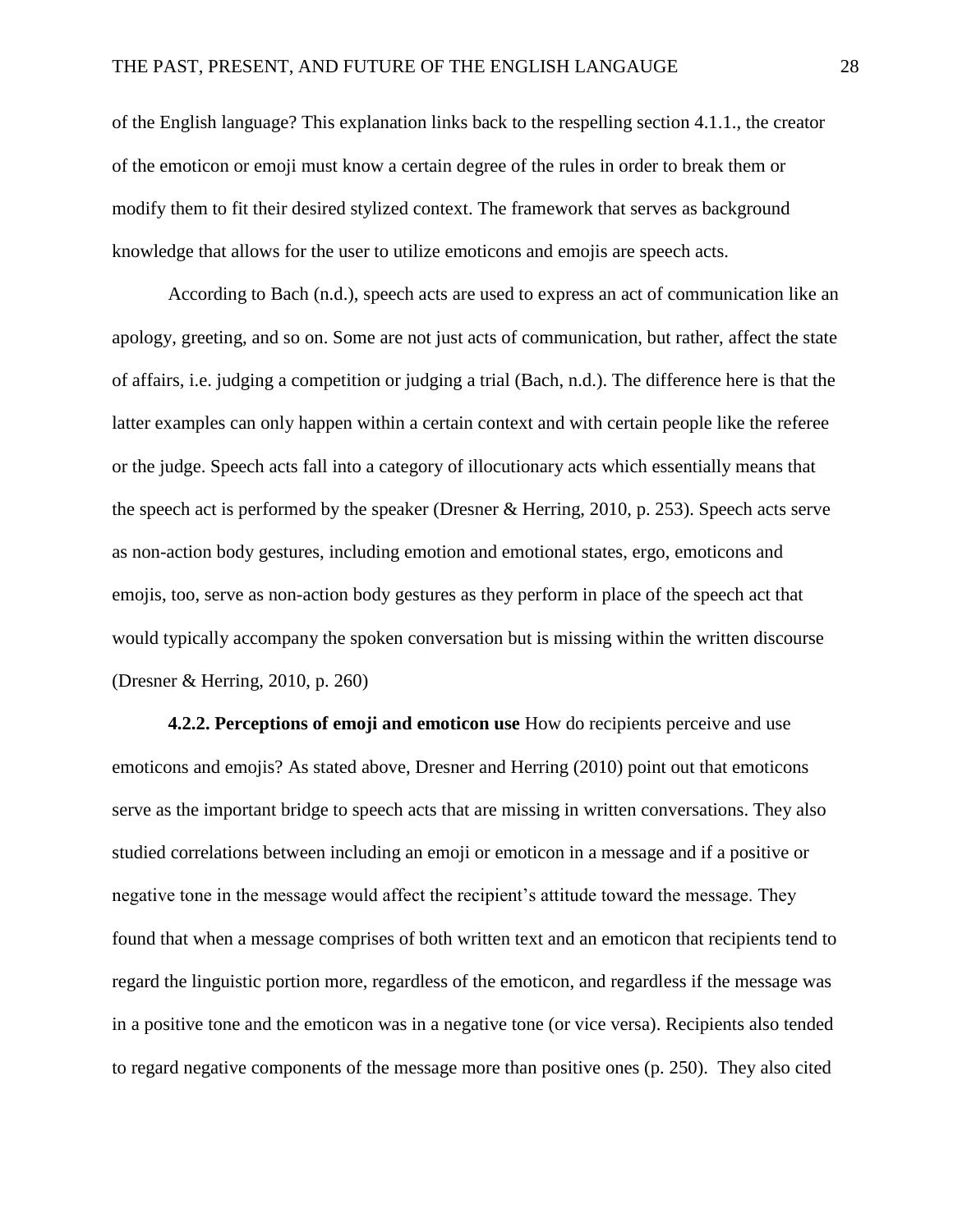previous research that pointed out that women used emoticons more than men. In another article, also cited by Dresner and Herring, it states that women used smiley and laughing emoticons three times as often as men. However, men would use more sarcasm related emoticons than women and teenage boy bloggers would use more emoticons that were sad or flirty faces (p. 250).

In a separate article by Franklin Krohn (2004), he describes how emoticons and emojis are perceived differently by generations. He relates the use of emoticons in the use of emails and how it can affect recipients differently depending on the generation in which they were born in. Much of what is said is generalized; however, it does offer insight as to the average general public and which generations are using technology more and in what ways. Krohn (2004) breaks them down by Traditionalists (born before 1946), Baby Boomers (born between 1946 and 1964), Generation Xers (born between 1964 and 1980), and Millennials (born after 1980 and now entering the work force) (pp. 325-326). In the article, the author cites a guidebook for constructing emails that include rules such as not including special formatting and to make sure that the email is for professional use only with no spelling or grammatical errors. The author also points out that younger generations tend to ignore some of these rules in email, regardless of profession. It appears, according to Krohn, that Traditionalists should never be sent an email that includes emoticons due to their traditional values. Baby Boomers should probably not be sent an email with emoticons, also for their traditional values. Generation Xers may be sent emails that include common emoticons due to the ever changing global environment that they grew up in. Finally, Millennials may be sent emails that include several emoticons (p. 321). Again, all of his information seems very generalized, however, it does offer a larger picture at how different generations view and respond to the use of emoticons and emojis.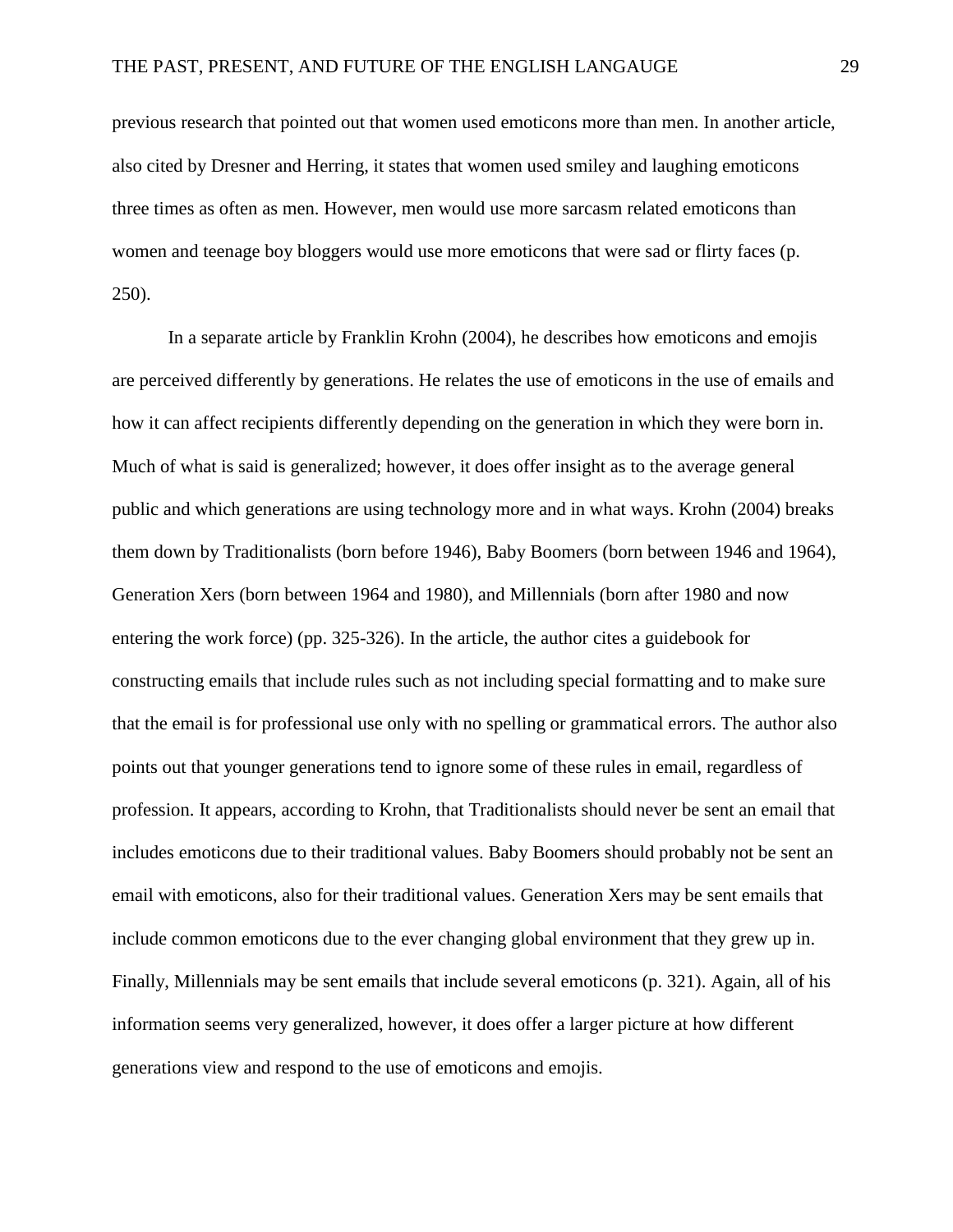### **5. Where is English Going?**

Mobile phone owners now have the ability to order a pizza through the use of the pizza emoji and sending it to certain pizzerias. The Oxford Dictionaries Word of the Year for 2015 was not even a word, it was an emoji:  $\bullet$  (Oxford Dictionaries word of the year 2015 is...). For some, the implementation and acceptance of the usage of emojis, emoticons, and textisms is something to rejoice about. However, there are others who would strongly disagree. Many criticizers of today's language feel that the current generation and other writers who are heavily influenced by technology are becoming less expressive in their writings due to the compressed nature of texting. Others feel that writers are becoming sloppier with the "new" found use of substituting standardized words for respelled ones and for implementing non-conventional grammatical structures. According to Caroline Tagg (2012) this thought is a myth and false as there are many examples of generations beforehand writing in a compressed fashion (i.e. the example within section 4.1. about postcards, telegrams, and cave drawings). There is also a false idea that generations beforehand used a more polished set of English standards. However, this too is false as the examples that criticizers draw on are published works by known authors. What they are not looking at is the everyday writings performed by the general public. If anything, standards have become even stricter (see sections 4.1.1 and 4.1.2. about spelling and grammar within text messages). Also according to Tagg (2012), many of the texters interviewed for the book stated that they actually disliked using abbreviations and they themselves see it as "sloppy" (p. 17). Unfortunately for the criticizers, the argument that texting is leading to less expressionistic writing and also careless writing is false as this practice of compressive writing has been taking place far longer than the existence of computers. However, this does not mean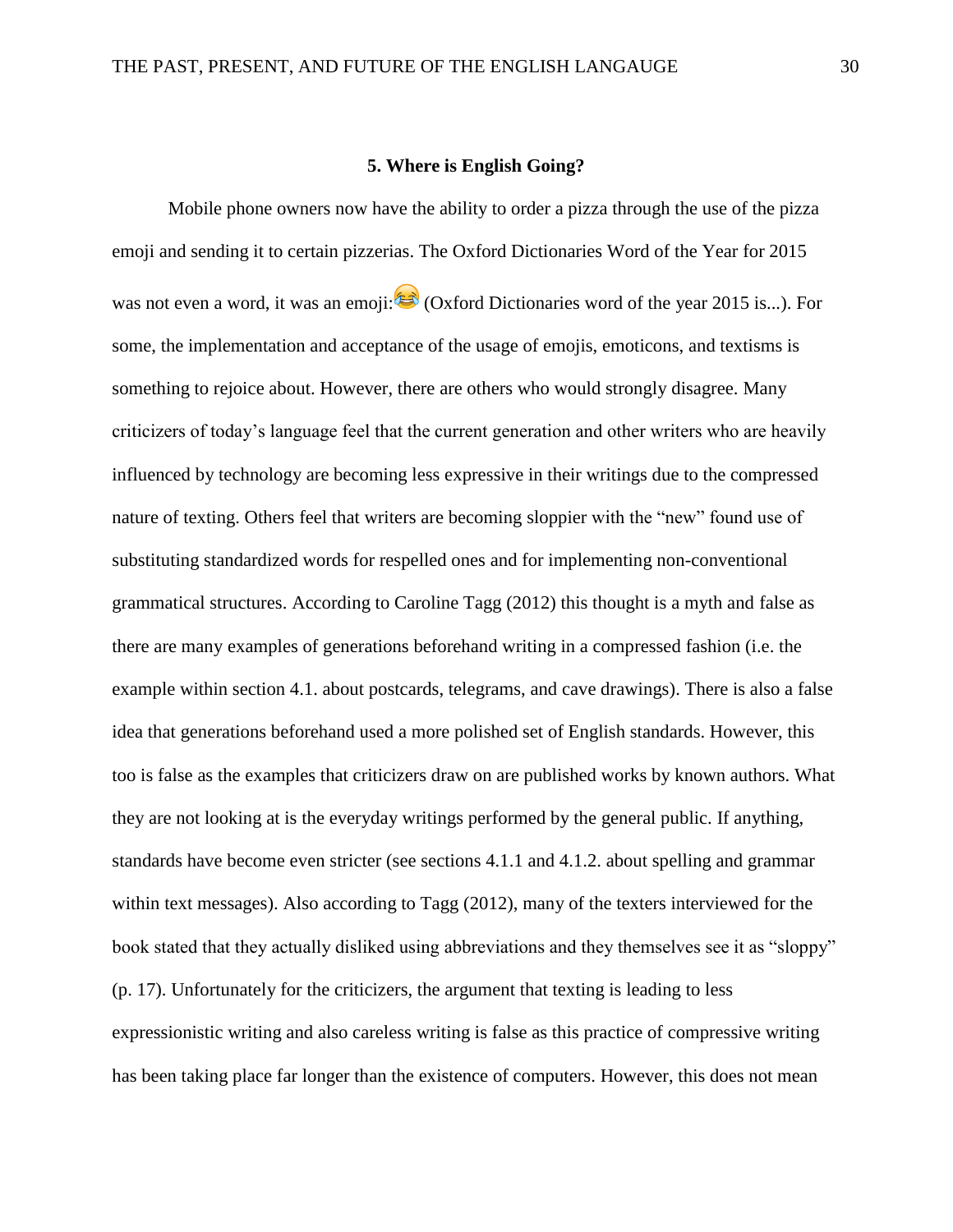that the use of texting and text messages is not affecting the language utilized today as there is a link between how society values language and technology and that value is transposed through the manner that writing and technology is employed (Tagg, 2012, 24).

# **5.1. Is There an Accurate Prediction for the Future of the Language?**

**5.1.1. 1930's foreshadowing** Many people criticize that English has become too lax in today's society. Many claim that grammar is being forgotten or words have become to disappear with a reduction of our vocabulary. However, this is not a new phenomenon. Arthur Kennedy wrote an article criticizing the future of the English language in 1933 and the problem many people believe we face today was one all too familiar even in the 1930's.

The beginning of his hypotheses begin with the mention that there was a push to develop a use of colloquialisms for serious writing (p. 3). However, Kennedy also notes that while there is concern for the future of English, language practices do not change on a moment's notice or very rapidly. It also does not lose the qualities that make it unique amongst other languages throughout the years (p. 3). He predicted a loss in dialect as there was more drive to interact with other English speakers and travel or technology would assist them in achieving just that whereas in previous years dialects were very prominent and vast due to all the various geographical locations that English speakers resided (p. 4). Kennedy also predicted a change in spelling. He noted that, historically, English was written phonetically but then changed to having more variable spellings and pronunciations (p. 5). It is pointed out that there has been a huge call to reformation of the spelling system and that it had already started taking place before the 1930's. Words like "traffick, catalogue, and axe" have all had their endings dropped by many English language users and other words like "bright, night, and flight" have been replaced with a silent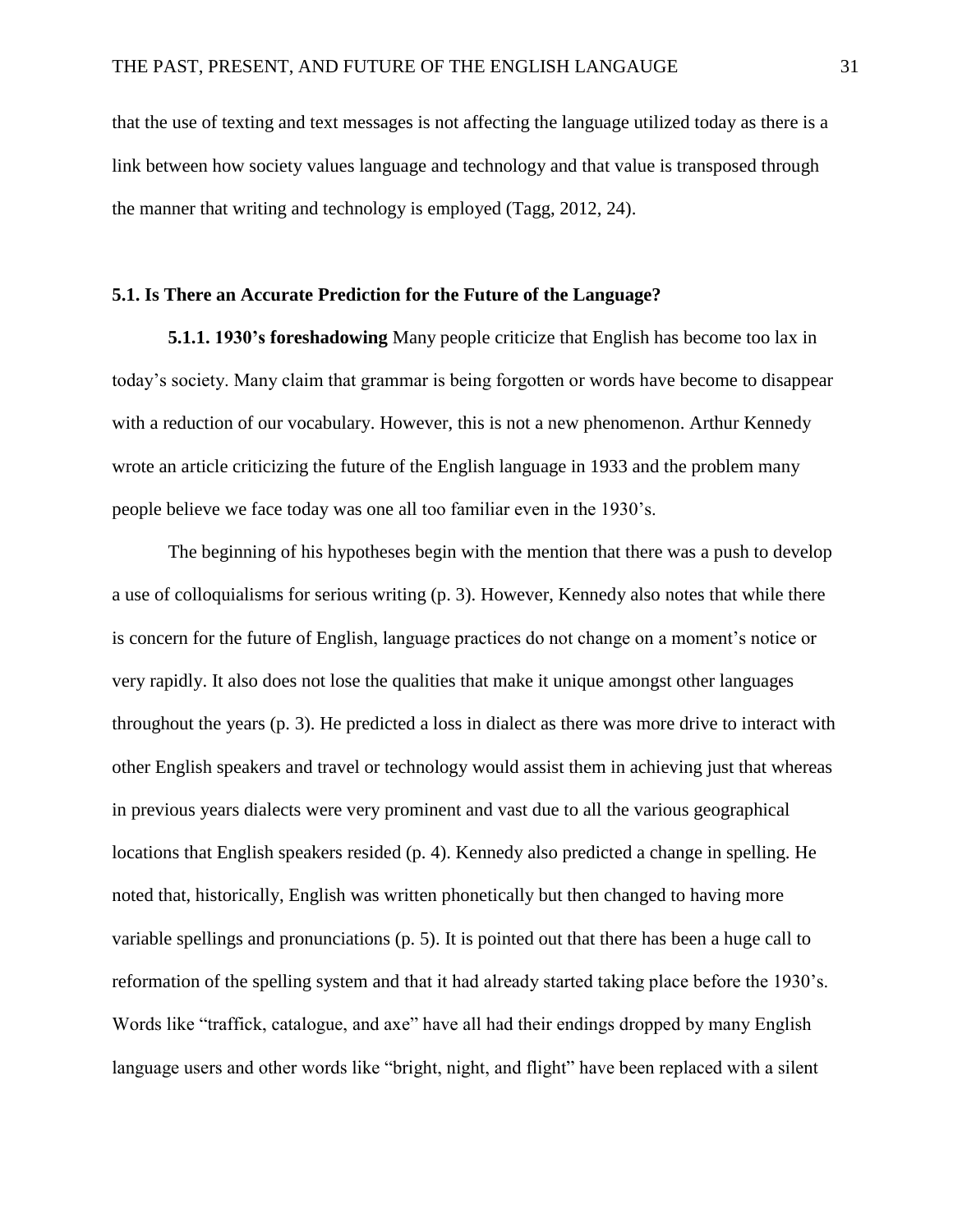"e" to mark the vowel length "brite, nite, and flite" (p. 5). While there have been noticeable changes and shortenings due to English users observing the wastefulness of the current system, Kennedy draws attention to the fact that there are too many people who utilize the language for there to be a complete turnaround of the standards and there will never be an immediate reform , but rather a slow one (p. 5). He also predicts that duplication of spellings will be eliminated, along with the loss of silent letters but an adoption of special letters to mark the sounds of the vowels (p. 6). His next prediction is there will be more compounding and combining of words. Users had already begun to combine a verb and preposition in order to fill a certain context, i.e. give-up, put-off, lookup, etc. and it is expected to continue on (p. 6). Kennedy also draws attention to the aspect of converting words from one grammatical category to another. A presentday example is the word Google used to solely be a noun but it can now acceptably used as a verb, as in to Google something means to look something up. Kennedy hypothesized that this practice would only become more prominent (p. 6). Another prediction is the loss of synonyms attributed again to the wastefulness of the current system and also to appeasing the foreign traveler who needs simplification to understand the situation (p. 7). The fact of the matter is that Arthur Kennedy made these predictions in the 1930's and they still reign true to this day. While technology has greatly impacted at least the current generation's speech, it can be attested to previous generations and their reformation of the English language, paving the way and setting an example for generations to come.

**5.1.2. Other predictions** John Smart predicts that by 2030 more than 3,000 languages will be lost while education will be taught with one language in mind more than others, English (p. 23). He also predicts that education will happen more virtually and fewer teachers will be utilized (p. 23). John Cooper, another predictor of the languages believes that 1/3 of the world's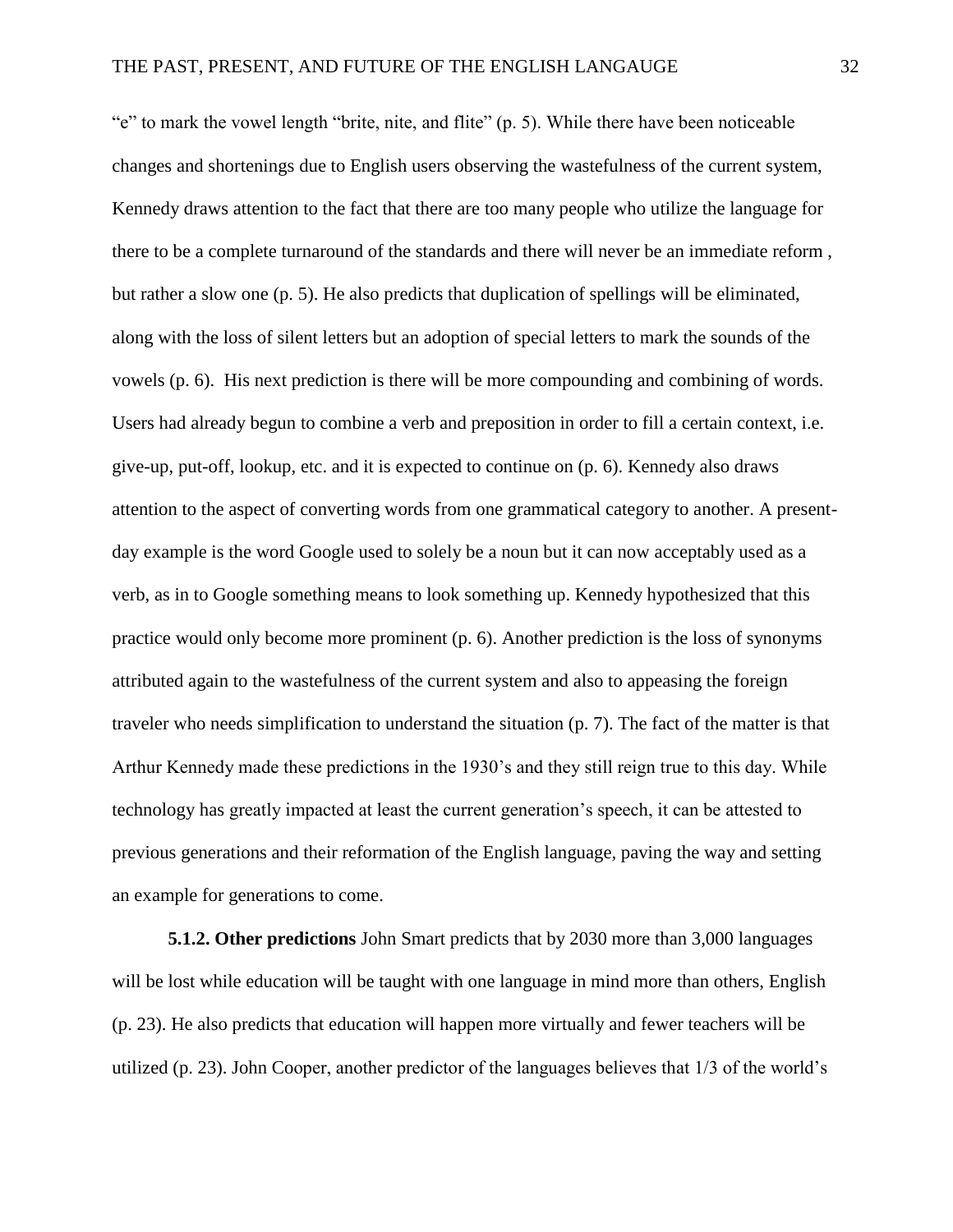languages will be lost by 2030 and English and Chinese will be more learned as they are quickly approaching language domination within the global world (pp. 23-24).

Again, there are many criticizers that say technology, the use of textisms and emojis, and the compressed language that seems to be popular amongst the younger generations are going to kill the English language. According to Khodarahmi (2008), critics have been citing young people misusing technology and its shorthand rather than following conventional methods of writing. The abbreviations, loss of capitalizing and punctuation, and respellings of words will be the demise of the English language according to these critics (p. 14). However, Khodarahmi (2008) claims that this is not likely. The use of technology makes introducing new words into the English language even quicker and rather than loosing language, we are adding to it. Also, Khodarahmi cites an article that looked at text messages and found that the messages align with typical grammar conventions while they are also following the contemporary changes being made to the English language (pp. 14-15). She also points out that technology has made the workplace more productive. Rather than constructing a lengthy email, professionals are using instant messaging that includes the stylized variations mentioned previously. These instant messages are often used for quick questions or to see if someone is available to speak at the moment. This in turn boosts productivity (p. 15). Khodarahmi (2008) also brings to light that we have been compressing language and changing pronunciation for quite some time, directing attention to the fact that "good-bye" evolved from "God be with you" (p. 15). Unfortunately for the critics, the language is not on the decline, but rather it is evolving, as most languages do and as English has done for quite some time.

### **5.2. Is English History Repeating Itself?**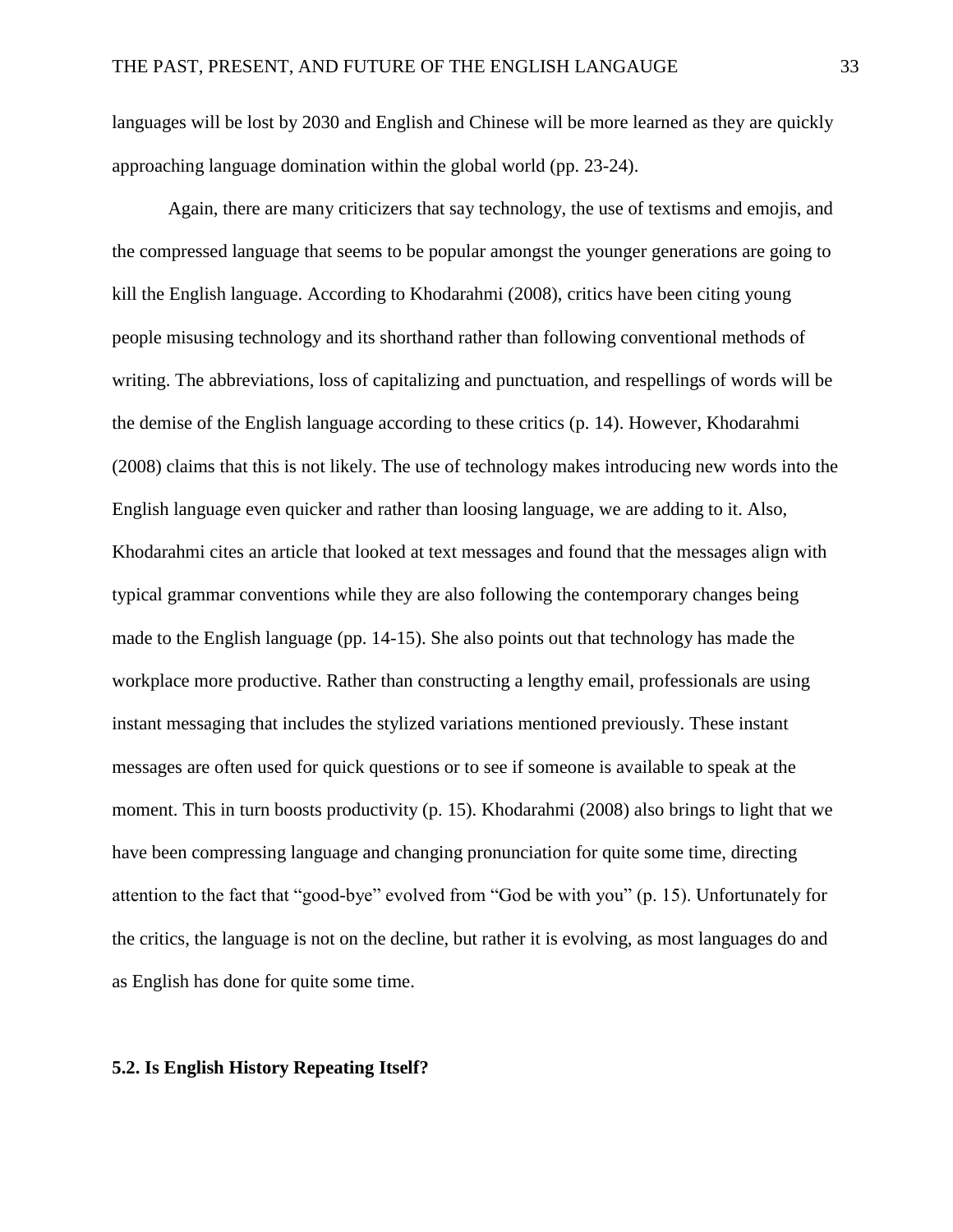"Text speak harbors a close connection to cuneiform, early phonetic spellers, and Middle English spellings" (Patterson, 2012, p. 238). Erika Patterson (2012) wrote her article to compare texting and the lingo used within the messages to older conventions of writing and English language varieties. She first compares text speak to the cuneiform in that there is a constraint on the amount of characters to include in a message (p. 235). The cuneiform was set to fulfill four different functions and text speak simultaneously fulfills three of the four: logographic forms, phonographic forms, and the use of gloss; see Table 5 for further examples. The cuneiform has the same functions that are found within text speak (p. 236). There is also language structures similar to that found in Middle English: "bn" = been, "cuz" = because/cousin, "luv" = love, "wen  $=$  when, and "wot"  $=$  what (p. 237). These examples are both seen in Middle English writings and in current text speak. Other traits that are shared with early phonetic writers include omission of vowels and keeping the first and last letter, i.e. "gd" = good. Another feature is the use of homophone letters to represent words, i.e. " $r$ " = are (p. 237). "Text speak uses the ancient linguistic patterns incorporated through the development of the English language" (p. 241).

| Table 5                                              |                                                |  |  |
|------------------------------------------------------|------------------------------------------------|--|--|
| <b>Cuneiform Function Versus Text Speak Function</b> |                                                |  |  |
| <b>Cuneiform</b>                                     | <b>Text Speak</b>                              |  |  |
| <b>Logographic Forms:</b>                            | <b>Logographic Forms:</b>                      |  |  |
| Represents a word                                    | Using single letters to represent a word ("u") |  |  |
| <b>Phonographic Forms:</b>                           | <b>Phonographic Forms:</b>                     |  |  |
| Represents a syllable                                | Specific characters to represent a phonemic    |  |  |
|                                                      | word or sound ("8" in "gr8")                   |  |  |
| <b>Gloss Function:</b>                               | <b>Gloss Function:</b>                         |  |  |
| Show the phonetic value of a logogram                | Phonetic sound use ("c", "r", "LOL")           |  |  |
| Determinative:                                       |                                                |  |  |
| Indication of semantic class of word                 |                                                |  |  |
|                                                      | Patterson, 2012, p. 236                        |  |  |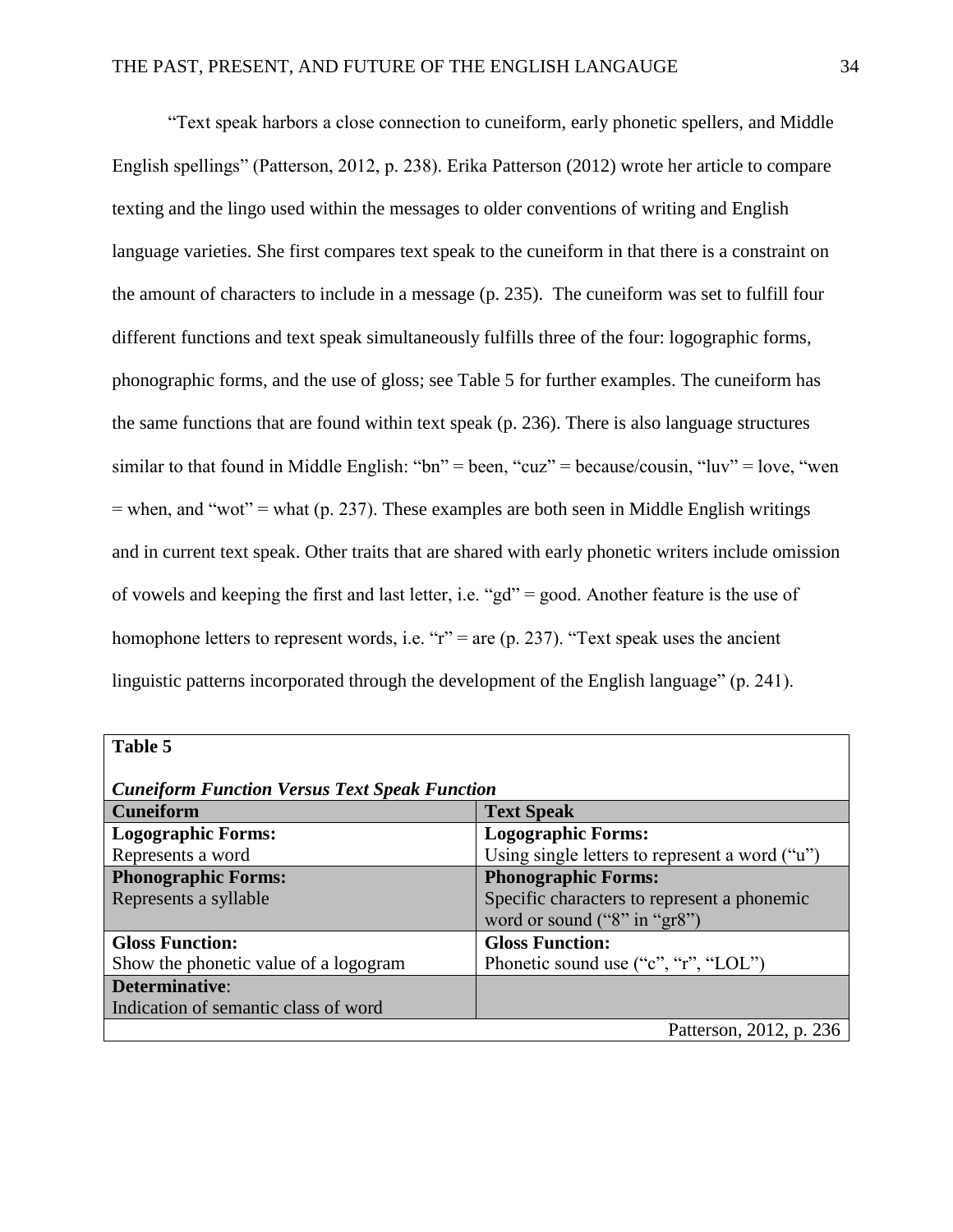Emojis and emoticons, too, can be argued to be a variation from the past. In a previous section, 3.1., the history of written language was described. An emoji and emoticon can debatably be considered a logogram. Similar to the idea above, text speak is including an ancient writing form but it has been updated to match the contextual needs of the developing English that is present today.

The question of whether or not history is repeating itself within the incorporation of textisms and text speak in the English language is both yes and no. Yes, due to the fact that this variation of English is revisiting ideas of writing from the Sumerian era, logographic writings, early phonetic writers, and from Middle English. However, the answer simultaneously is no because these functions are being incorporated into the new developments of the English language. There are contrasting ideas about whether or not the current variation is indeed a new form of the English language. Khodarahmi wrote that she believes that it indeed is a new and evolving form of the English language whereas Patterson argues that the forms used are not new; they are forms that were developed long before the standardization of English. The answer to the question may indeed be a mixture of yes and no due to the strong evidence of having ancient writing forms mixed in with our developing English language.

# **5.3. Academic Effects on This Generation**

The terms "Digital Native" and "Net Generation" are terms linguists and other professionals have applied to the generation that has grown up with technology and welcomed the use of textisms (Tayebinik & Puteh, 2012, p. 98). There is a common negative connotation among the academic community and the use of text, text lingo, and textisms. However, is there any evidence that actually proves that this variation of the standard language is indeed harmful to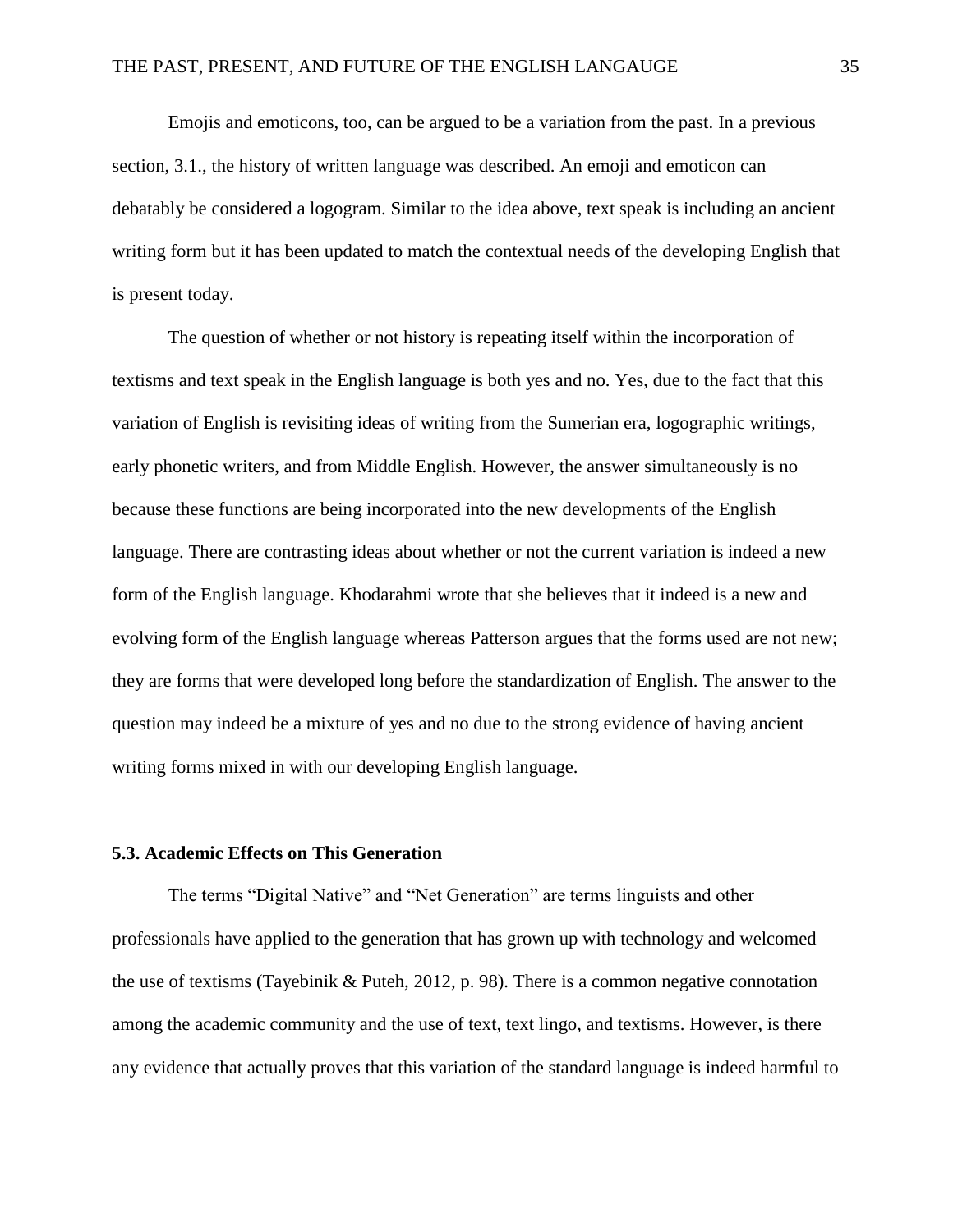its users and if there is evidence, what kind of negative impacts can we expect to come from this variation? Maryam Tayebinik and Marlia Puteh (2012) address the idea of textism and how it effects the current generation. Their article combines that of a literature review and a research project of their own. The purpose behind this was to see if their own research would produce the same results as the researchers prior to them. The previous research claimed that texting and textisms have led or will lead to negative impacts on users, particularly students, causing users to loose mastery of Standard English and forget about formal writing conventions (98-99). Tayebinik and Puteh produced similar results as they found a confirmation of negative effects on language proficiency (103). They observed a decline in grammatical skills and formal writing, along with confusion in spelling. Their research relied upon self-reported judgements from undergraduate students regarding to their use of technology and effects of technology on language proficiency.

Contrastively, researchers Abbie Grace, Nenagh Kemp, Frances Heritage Martin, and Rauno Parrila (2014) found negative and positive correlations with text, textism, and text lingo use. They too, used undergraduate students as their participants. They conducted two experiments, one on Australians and the other on Canadians. Their findings, however, were not consistent between both groups. Overall, Grace, Kemp, Martin, and Parrila found that significant negative correlations included spelling deficiency and positive correlations included creativity and flexibility for the writer to express themselves (856). For their research strategies, the authors asked Canadian students to provide a collection of the students' text messages, to complete a survey regarding demographics and their use of textisms, to complete a nonword reading test, and lastly, a WRAT spelling test (859-860). Australian students were asked to complete identical tasks as the Canadian students while also completing verbal word tests: Word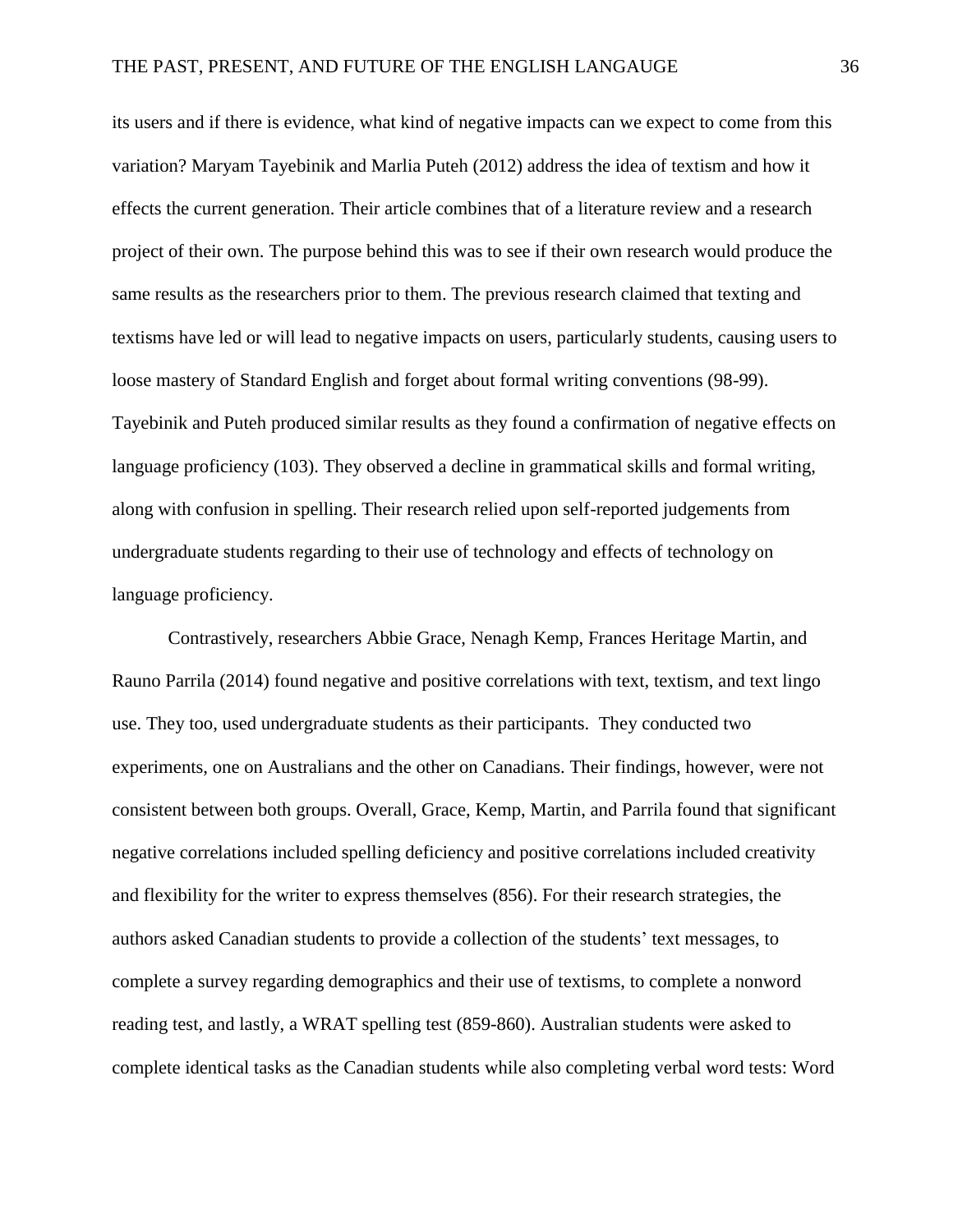Attack, Word ID, and Spoonerisms; and nonverbal tests: Adult Reading History and Block Design (862-864). The Australian group of students was found to have owned their phones longer, sent fewer messages, but had a higher rate of textism per message when compared to the group of Canadian students. The Australian group also had no correlation with real-word spelling, a negative correlation with nonword reading, a negative correlation to spoonerisms (ability to process phonology), a negative correlation between message frequency and novel word reading (867-868). The Canadians had a negative correlation with real-word spelling but not with nonword reading and no correlation with frequency of messaging (867). Grace, Kemp, Martin, and Parrila also cited that students who self-reported having a hard time learning while in school also used more textisms currently as an adult. This potentially could present evidence that students having lower confidence levels on formal, conventional spellings while in school now feel a sense of liberation using this variation of English (868). Analyzing the results from the authors, it is clear to see that there is a mixture of evidence, showing no solid suggestion that either argument (positive or negative supporters of texting) is correct at the moment. Rather, the authors concluded their article with stating that instead of finding consistent, harmful results from texting harming literacy, they discovered it is more closely related to the relationship that the student had with literacy at a younger age. One significant observation to draw attention to is while there wasn't consistent evidence, there was no positive correlations to be found from the research (869-870).

# **6. Conclusion**

The English language is quite interesting in terms of looking back at the historical aspects of early language and comparing it to the present-day English. However, since the introduction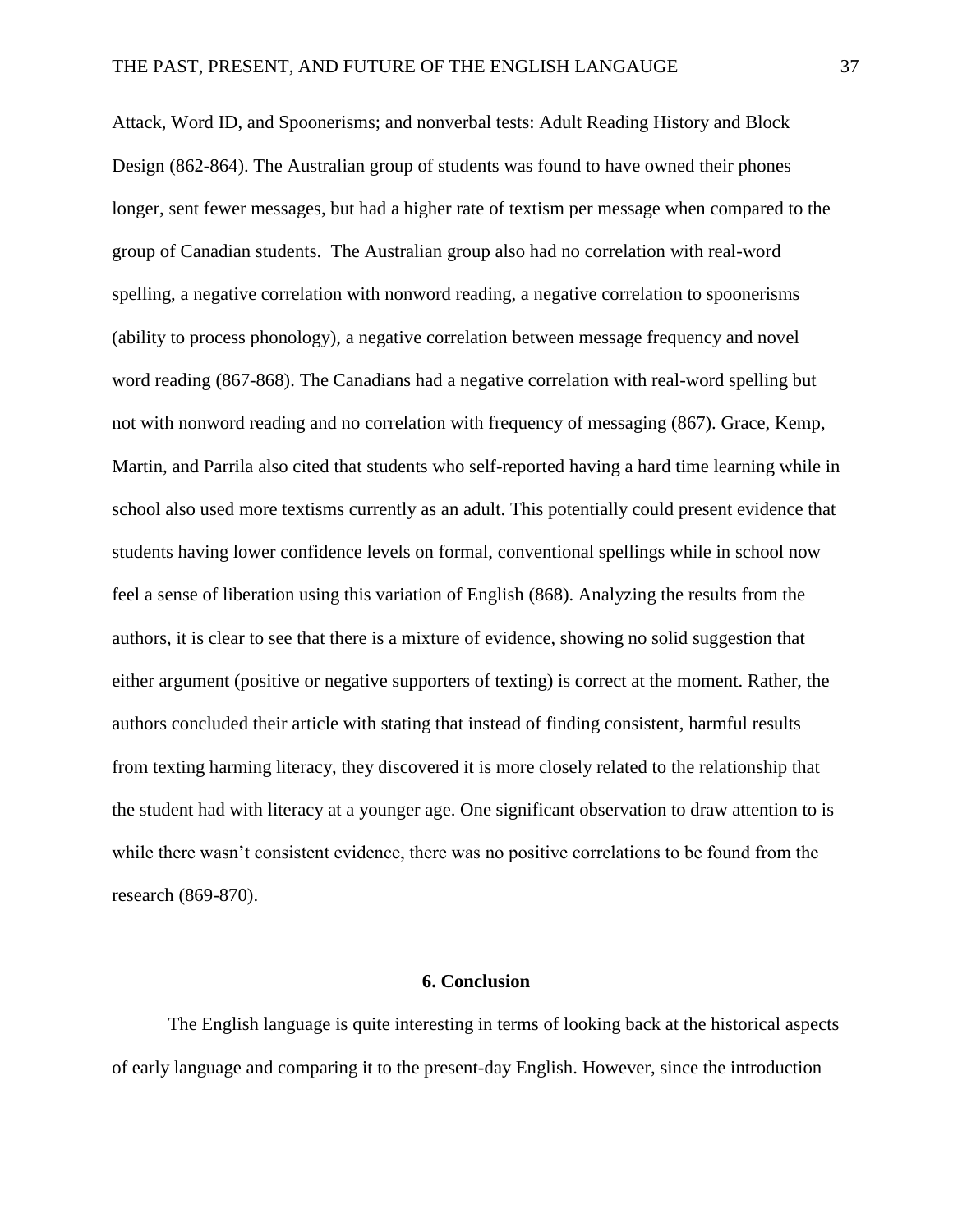of the printing press, there has not been as fast of a development that is currently present in the English language. As of now, technology has taken society by storm and has quickly evolved our language and how we use it. Critics have used slander against this movement, claiming that technology and the variation of English that is coming with it will allow for the demise of the English language. Unfortunately for them this is not true, but rather, the users of the language being used within those contexts recognize current standardization of English and employ several of the conservative conventions while changing other aspects to fit the desired context. The overall consensus is that the English language is not in danger of a downfall. The language is developing at a much faster rate than previous years and it has become a major topic of study.

While spoken language cannot easily be documented, there is assumptions about the beginnings of language and, equally important, of how the English language received its debut. Written language on the other is much more easy to document and it proves to be extremely beneficial as it comes to be that the current trends of text lingo and text speak utilize several of the ancestral practices of written language. It is also stated that textisms are possibly the quickest and still growing style of communication via technology, further adding to the discussion about the rapid transformation that the English language is going through. Textisms were defined as stylized variations of conservative English standards and included: words that have been misspelled intentionally, the use of abbreviations, shortening words, implementing the use of numbers into words because of phonetic similarities, simplifying contractions, dropping subjects, using letters for words that are homophones, acronyms, lack or excessive punctuation, unstandardized capitalization to show emotion, and the use of emoticons or emoji's to show emotion. Rather than this variation of English disregarding the rules of standardized English, it is quite evident that the users of this language need to know the rules to a certain degree in order to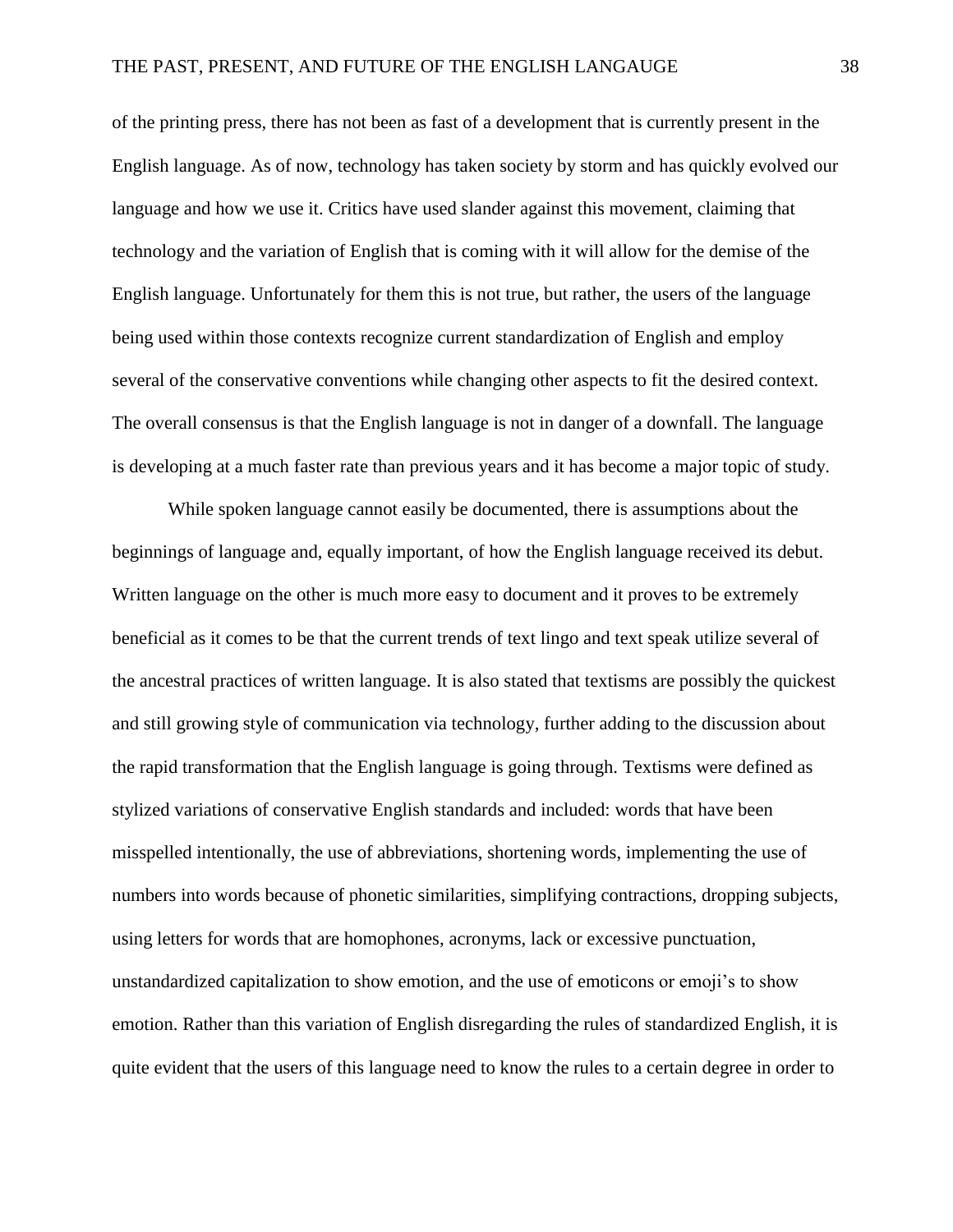break them to form the personal stylized forms. Text speak is similar to Standardized English in that the meanings behind the texts are related to the structures of formal English but it becomes informal as the users take the structural aspects, like spelling and grammar, and fit them into a particular context that the user wishes to fill by using different ways of spelling and grammar. Another crucial factor to look at is the fact that texting is a globalized phenomenon but it is unique in that it has localized characteristics and therefore proves difficult to make generalized statements about the utilization of text lingo, text speak, and technology. It is also difficult to make generalized statements as people use technology lingo in various ways because they are attempting to fulfill various goals such as informality, brevity and speed, concise, maintaining self-identity, and so on. It is also apparent that the force of the emoji and emoticon is strong among users for the simple reason that it helps fill a void that would otherwise be filled in spoken language. The English language is seeing its more common words become compressed, but this is not a new phenomenon as it happened long before the introduction of current technology (post cards, cave drawings, and telegrams). Equally as important is to point out that the English language is gaining more words due to the increased interaction of people through the use of technology. The current style of writing used in technology is a mixture of the old and the new in that it is taking on forms that were present within cuneiforms, phonetic spellers, and Middle English practices while simultaneously including developed and evolved English. The academic world is one that needs to be tread lightly through as there is no clear indication of whether or not it truly is harmful or beneficial to users. One thing is certain, English is changing rapidly and the schooling systems need to be able to keep up with the coming developments in order to successfully help the next generation learn language at a faster rate.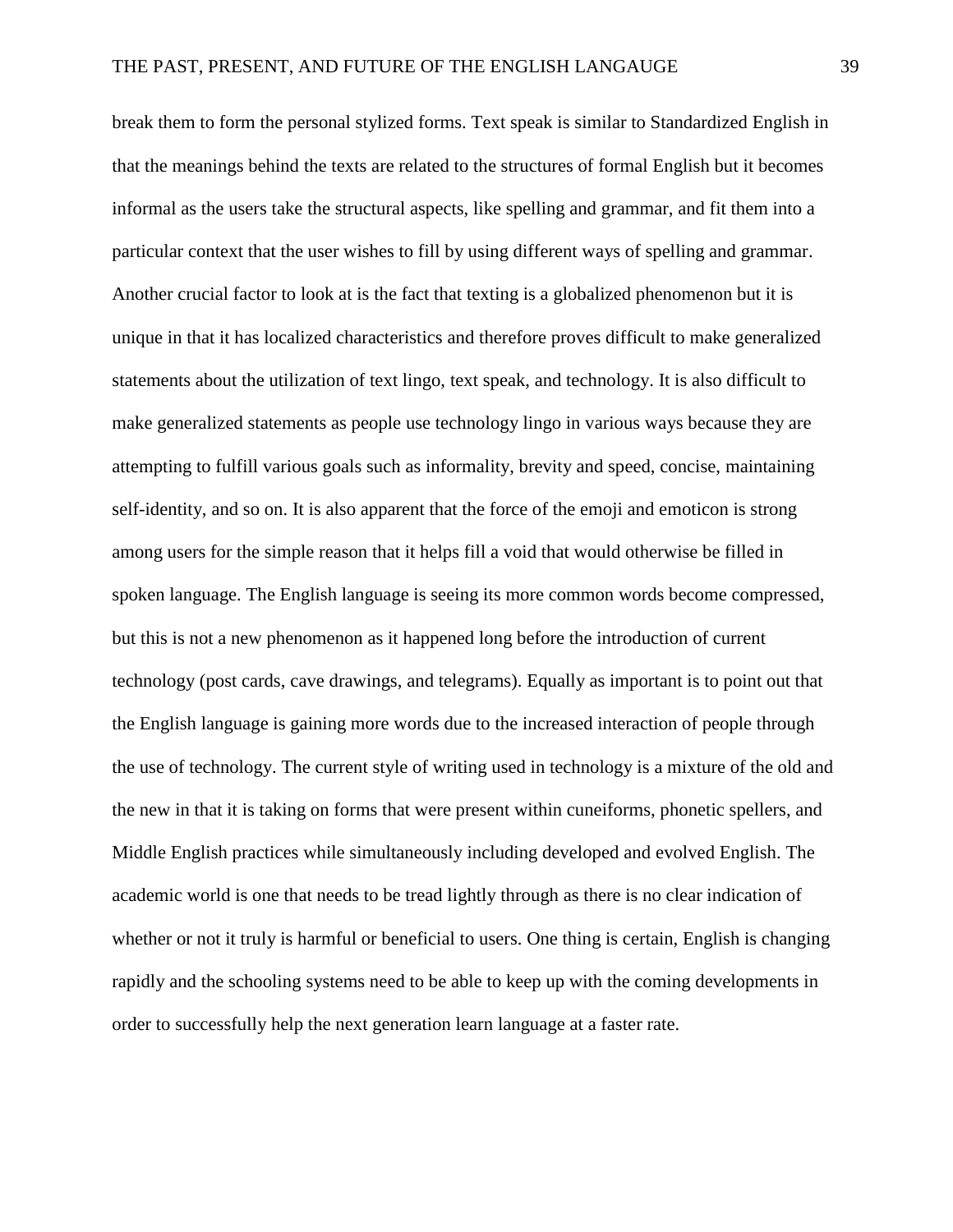This study is important to many different professions and areas of study as it involves nearly everyone in the world on some level. The English language is rapidly developing, meaning that educators need to be on the lookout for new or better ways to help their students. It is also crucial for teachers of English language learners to learn how this is currently effecting proficient English speakers to see if there could be some benefits to implementing the technology speak in their classrooms. It is equally important for those who are heavily involved in technology as they can expect to see rapid changes. With rapid changes in a language come rapid changes within a society. Looking at how society will evolve will be of particular interest to anthropologist and sociologist. These areas of study are only a few of the many areas that will be affected by the incoming wave of new language brought on. Within a few years after having written this paper, a majority of the words used here may no longer be utilized or, better yet, there may be an alternative way that they are used. The beauty of trying to predict the future is that a look at the historical past and the current trends need to be analyzed in order to understand how something, in this case a language, has developed. The daunting aspect of trying to predict the future for anything is that there is no guarantee and any feature may change slightly, causing a whole new phenomenon, especially when dealing with a rapidly changing, globalized language such as English.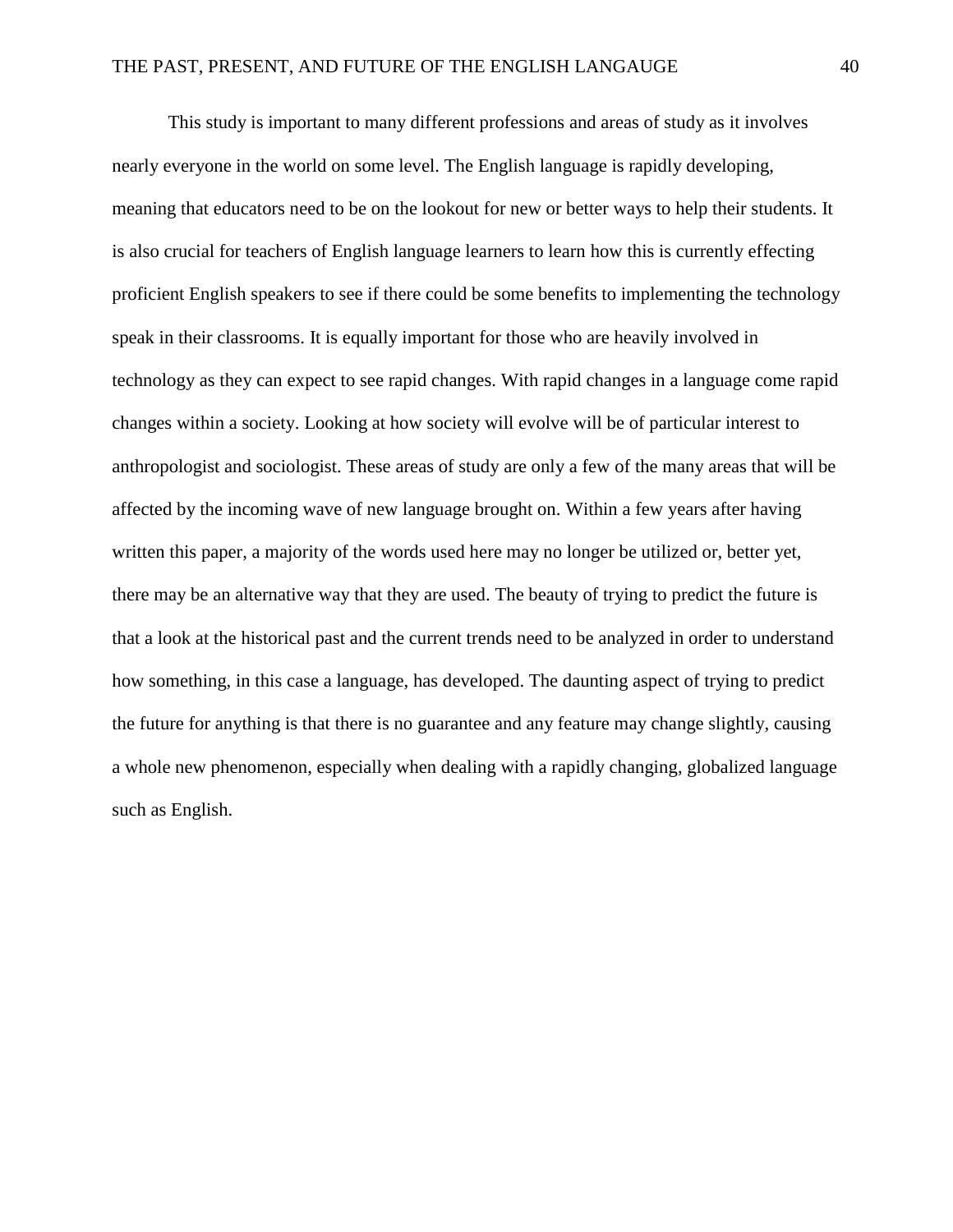### References

Bach, K. (n.d.). Speech acts. *Routledge Encyclopedia of Philosophy*. http://online.sfsu.edu/kbach/spchacts.html

Bloom, L. Z. (2010). Critical emoticons. *University of Nebraska Press, 18*(1-2), 247-249.

- Copper, J. F. (2013). Vanishing languages and the rise of English and Chinese. *The Futurist, 47*(5), 23-24.
- Dresner, E. & Herring, S. C. (2010). Functions of the nonverbal CMC: Emoticons and illocutionary force. *Communication Theory, 20*, 249-268. doi:10.1111/j.1468- 2885.2010.01362.x
- Drouin, M., & Driver, B. (2014). Texting, textese and literacy abilities: a naturalistic study. *Journal of Research in Reading*, *37*(3), 250-267. doi:10.1111/j.1467- 9817.2012.01532.x.
- Ekundayo, O. S. B. (2014). Linguistic symbol intraference in textese and e-mailese: Implications for teaching and learning standard English. *Gist Education and Learning Research Journal,* (9), 124-141.
- Kachru, B. B. (1992). *The other tongue: English across cultures* (2<sup>nd</sup> ed.). Chicago, IL: University of Illinois Press.
- Kennedy, A. G. (1933). The future of the English language. *American Speech, 8*(4), 3-12.
- Khodarahmi, S. (2008). The end of language? LOL. *Communication World, 25*(5), 14-15.
- Krohn, K. (2004). A generational approach to using emoticons as nonverbal communication. *Baywood Publishing Co., Inc, 34*(4). 321-328.
- Gao, C., & Sun, L. (2014). A Historical Study of the Influences of European Immigration on the Formation of American English. *Theory and Practice in Language Studies*, (11), 2410.